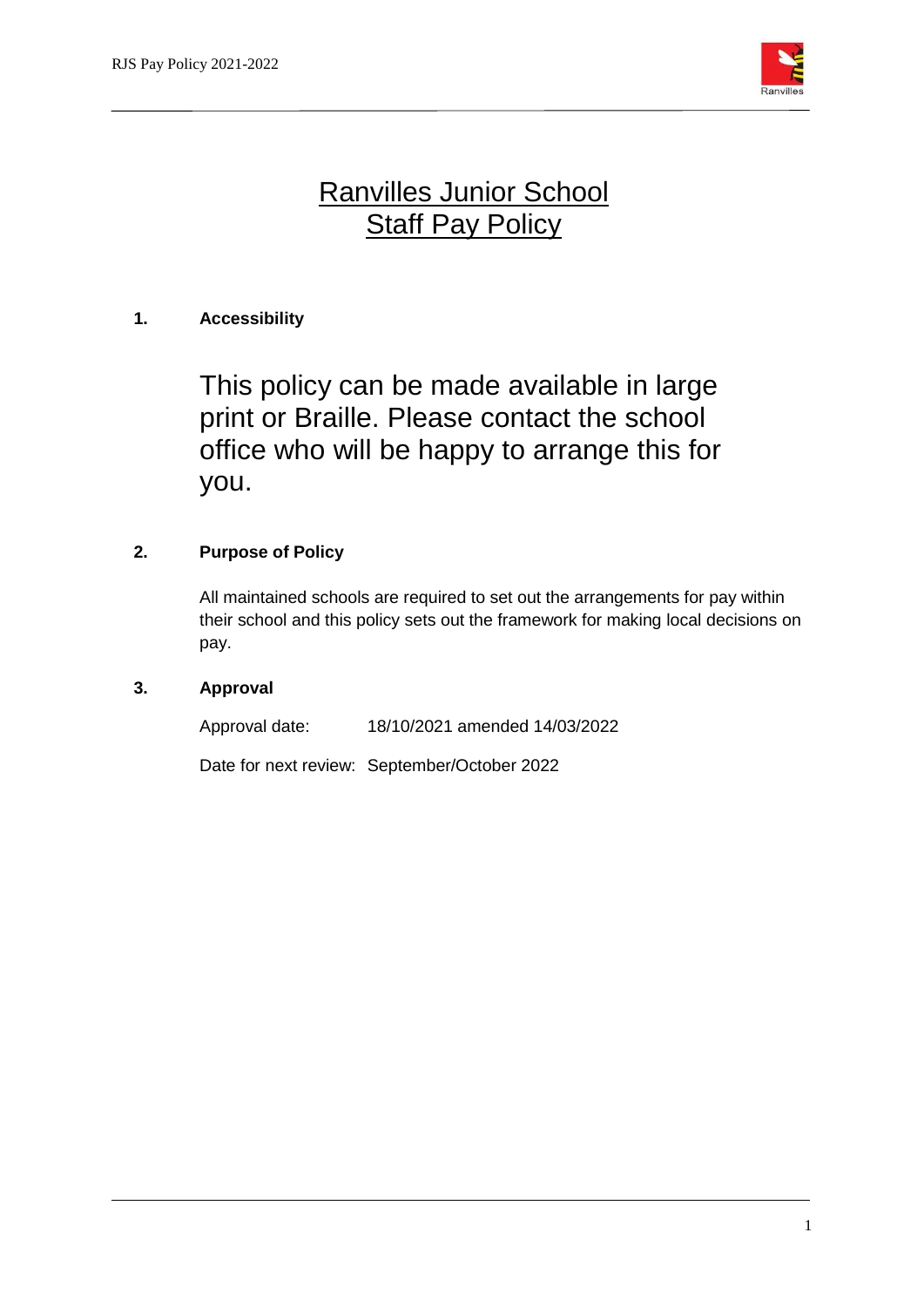

#### **4. Introduction**

The governing body will seek to ensure that staff are rewarded in an open and transparent way for the level of responsibility they carry and the individual contributions and impact they make to the work of the school, subject only to the constraints of statutory documents, national and local pay structures and budgetary provision.

This policy aims to:

- maximise the quality of teaching and learning at the school;
- support the school improvement plan;
- support the recruitment and retention of a high quality workforce;
- enable the school to recognise and reward all staff appropriately:
- support equality, inclusion and diversity through ensuring that decisions on pay are managed in a fair, objective and transparent manner, complying with equalities legislation.

This policy operates in conjunction with the school's policy on Managing Performance.

This pay policy will be reviewed annually by the governing body in consultation with staff where there are intended changes to local discretions.

## **5. References**

- School Teachers" Pay and Conditions Document (STPCD) (applicable to teachers) available via [www.education.gov.uk](http://www.education.gov.uk/)
- Employment in Hampshire County Council (EHCC) 2007 (local collective agreement which applies to all support staff)
- National Joint Council (NJC) for Local Government Services National Agreement on Pay and Conditions of Service (also known as the Green Book - national terms which apply to support staff)
- Guidance and Model Policy available from Manual of Personnel Practice, Education Personnel Services, Hampshire County Council

## **6. Basic principles and governance**

#### **6.1 Terms and conditions**

All teachers at the school are paid in accordance with the statutory provisions of the School Teachers' Pay and Conditions Document. A copy can be found online at: [https://www.gov.uk/government/publications/school-teachers-pay-and](https://www.gov.uk/government/publications/school-teachers-pay-and-conditions)[conditions.](https://www.gov.uk/government/publications/school-teachers-pay-and-conditions)

The statutory pay arrangements give discretion on pay progression for classroom teachers and leaders as well as discretion on use of teaching and learning responsibility payments (TLRs) and other allowances. Decisions on the way these discretions are applied are the responsibility of the governing body, advised by the headteacher where appropriate, and are set out in this pay policy for the school.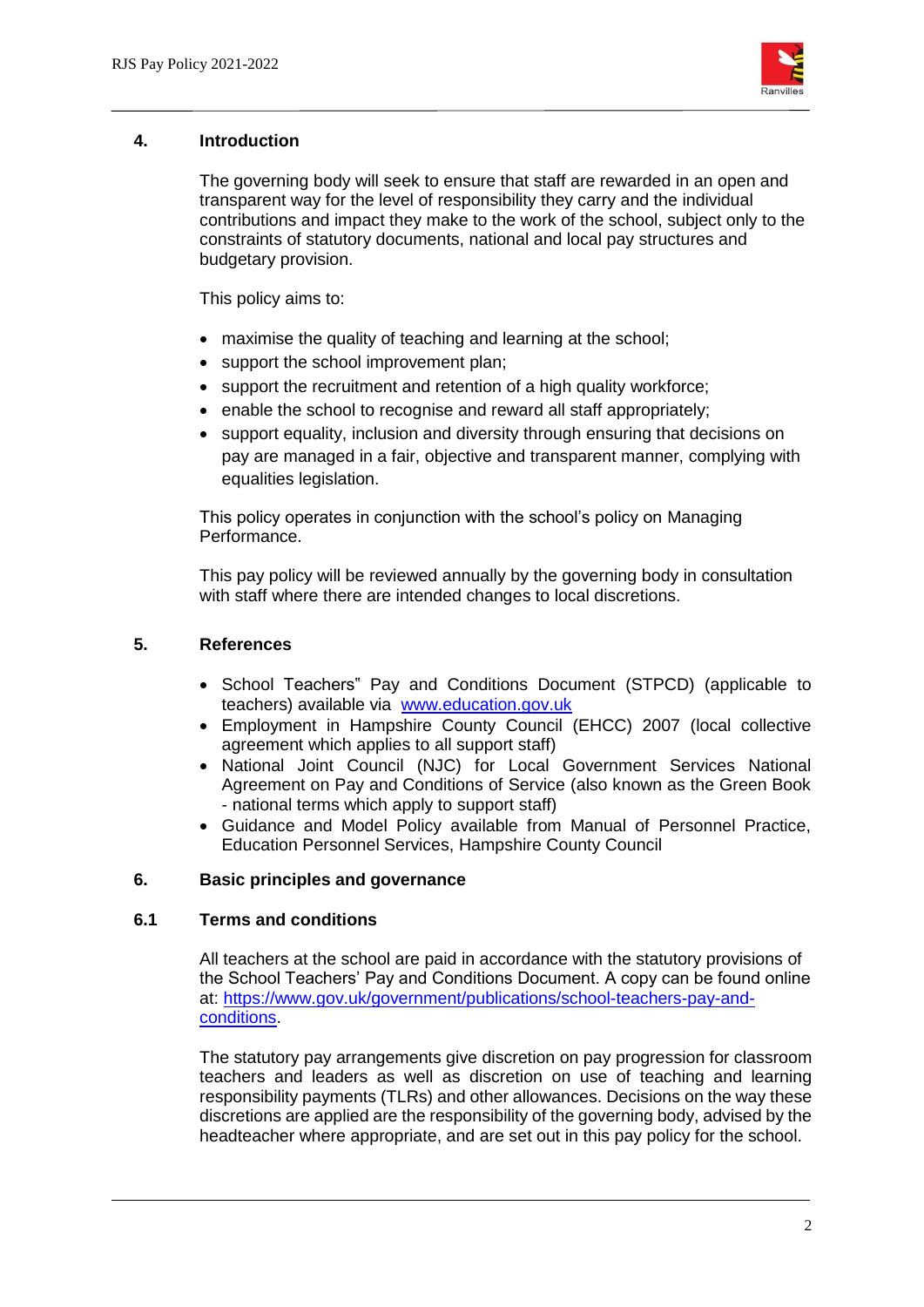

Support staff at this school are paid in accordance with the National Joint Council for Local Government Services National Agreement on Pay and Conditions of Service (the 'Green Book') and locally agreed conditions of service, as they apply to schools, under 'Employment in Hampshire County Council 2007' ('EHCC2007'). Their pay is set in accordance with Hampshire County Council's pay framework and pay progression is determined through use of Individual Performance Planning (IPP).

All pay-related decisions are made taking full account of the school improvement plan and staff, together with their school union representatives, have been consulted as appropriate on the principles contained in this policy. Such decisions are also taken within the framework of current employment legislation, particularly those focused on equalities.

The governing body will actively promote equality, inclusion and diversity in all aspects of school life, particularly as regards all decisions on advertising of posts, appointing, promoting and paying staff, training, and staff development.

The governing body and headteacher will ensure that each member of staff is provided with a job description/list of duties in accordance with the agreed staffing structure. Job descriptions should be reviewed annually as part of the performance management process by the member of staff's line manager, senior leadership team or in the case of the headteacher, by the governing body, in consultation with the individual employee concerned in order to make any reasonable changes. This will form part of the performance management discussions between the employee and their reviewer.

#### **6.2 Pay reviews**

The governing body will review every teacher's salary to apply with effect from 1 September by no later than 31 October every year (31 December for the headteacher). Within one month of the pay determination, the governing body will give all teachers a formal statement saying what their salary is and how it has been arrived at. Reviews may take place at other times of the year to reflect any changes in circumstances or job description that affect the structure of a teacher's pay.

Likewise, the governing body will review the salary of all support staff to apply with effect from 1 April each year.

Any pay progression decisions will be based on performance of the member of staff, following an appropriate performance management process with outcomes confirmed in writing. Where a pay determination leads (or may lead) to the start of a period of salary safeguarding/protection, the governing body will give the required notification as soon as possible, and no later than one month after the date of the determination.

## **6.3 The Pay Committee**

School decisions on pay will be taken by the Pay Committee. The Committee consists of a minimum of three governors, elected annually and is responsible for:

• taking decisions on the headteacher's pay normally by 31 December based on recommendation from the Headteacher Performance Management Committee;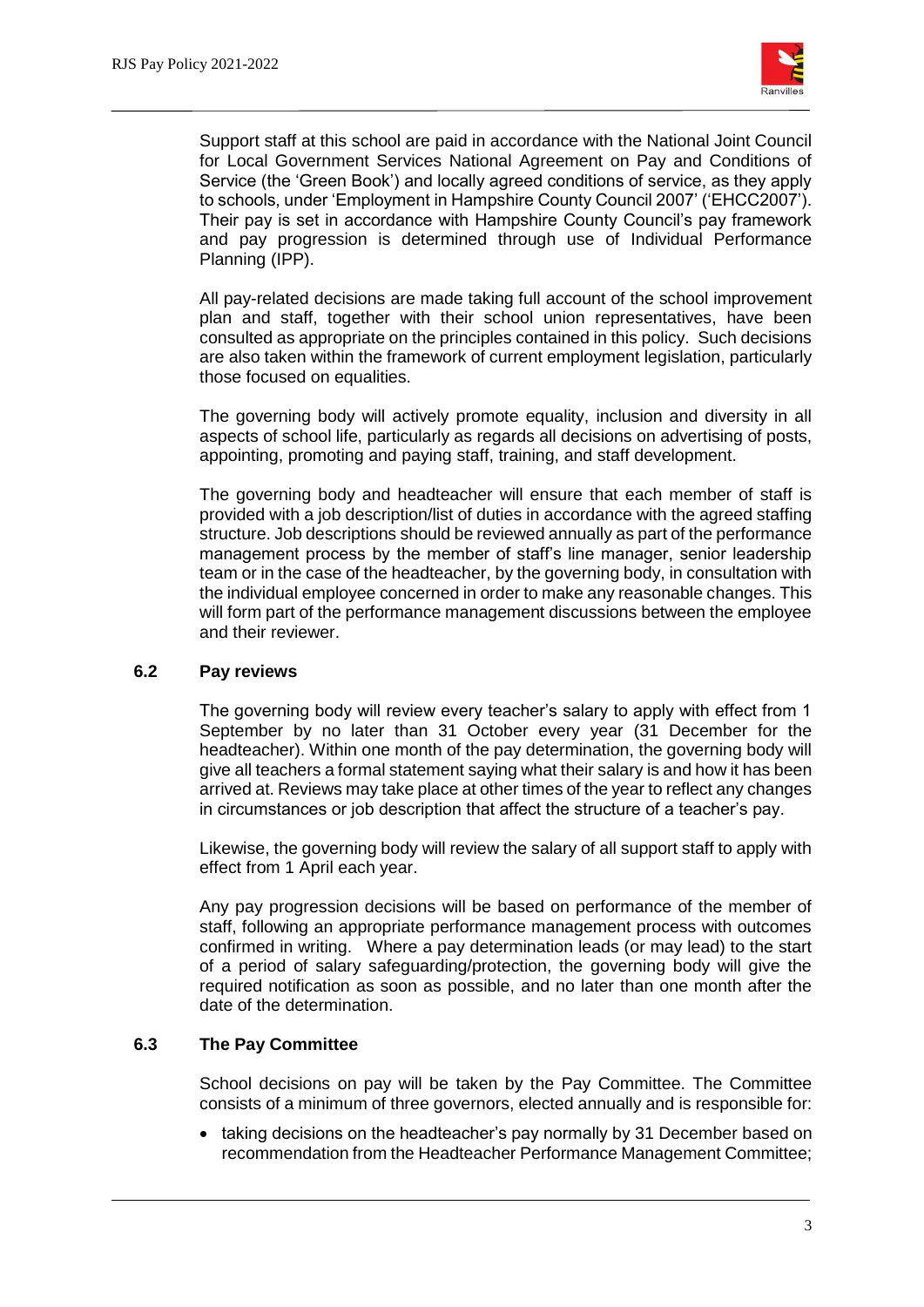

- reviewing recommendations to ensure equality, inclusion and diversity matters have been considered and be assured that performance management has been appropriately applied
- taking decisions on pay for other staff based on headteacher or line manager recommendations, normally by 31 October for teachers and 31 December for support staff;
- considering the school's approach towards the exercising of pay discretions;
- recommending fair, proportionate and justified leadership salaries;
- $\bullet$  keeping the school's pay policy up-to-date and under review;
- ensuring that pay decisions for each member of staff in the school are communicated to them in writing;
- approving the annual teachers' pay statements.

The headteacher will make all pay recommendations to the Pay Committee. The headteacher will have a right to provide professional advice in relation to the recommendations made. The headteacher will withdraw during consideration of his/her pay. It may also be appropriate for him/her to withdraw whilst the pay of the deputy or assistant headteacher is discussed if, for example, a pecuniary interest arises from consideration of differentials.

Staff governors are not members of the Pay Committee as they would need to withdraw from the committee during consideration of pay decisions.

The full governing body retains responsibility for endorsing any proposed changes to the school's pay policy. Any substantive changes should be discussed with and communicated to the staff in writing by the headteacher, to allow for consultation prior to a decision being taken by the governing body.

## **6.4 Complaints/appeals**

Where a member of staff is dissatisfied with a decision of the governors' Pay Committee, this should be taken up informally with the headteacher (or the chair of the Headteacher's Performance Management Committee if it is the headteacher who is dissatisfied about their own pay progression) and, if unresolved, then pursued via the governing body's Appeals Committee. The grounds for any appeal and process for pursuing it are described in Section 12 at the end of this policy document.

## **6.5 Confidentiality**

The elements of the school's pay policy will be shared and discussed openly with the school's staff. Individual pay decisions will be handled confidentially between the Pay Committee, headteacher and the staff concerned. Where pay information is requested by the wider governing body it will be anonymised.

#### **7. Basic Salary**

## **7.1 Part-time teachers**

Teachers employed on an on-going basis at the school but who work less than a full working day or week are deemed to be part-time. The statutory School Teachers' Pay and Conditions Document requires schools to calculate their parttime teachers' pay fractions, PPA entitlement and directed time allocation with reference to the 'school timetabled teaching week' (STTW). The STTW will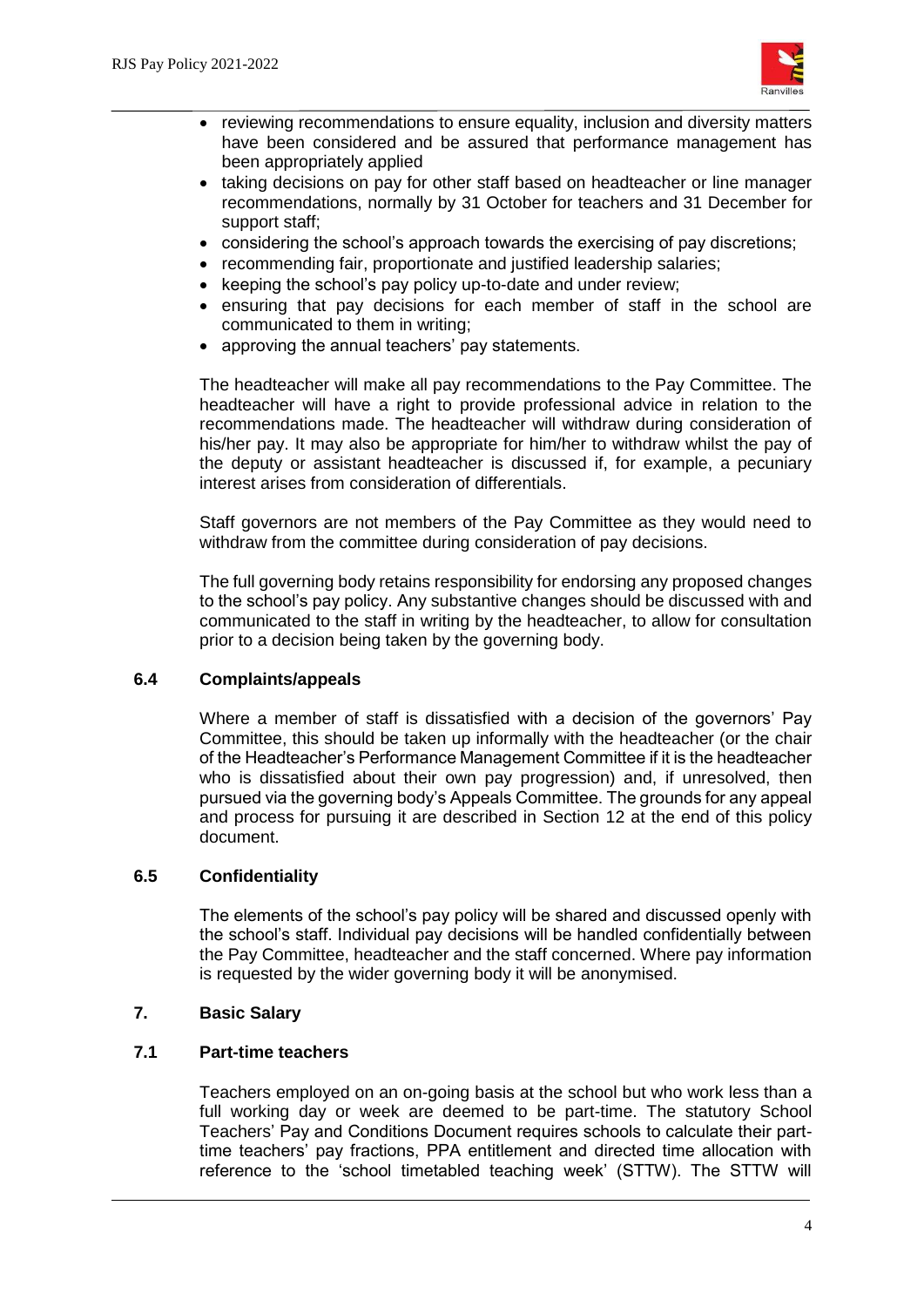

determine the proportion of directed time which applies to part-time teachers. In this school the total weekly STTW is 25 hours. A detailed breakdown is attached as Appendix 1 to this pay policy.

In accordance with the School Teachers' Pay and Conditions Document, the STTW includes the school's session hours timetabled for teaching, including PPA time and non-contact time. The STTW excludes break times, registration and assemblies, although most of these elements remain part of directed time hours.

The school will consult on any changes to the STTW. If a part-time teacher suffers a financial loss as a result of these changes however, there is no entitlement to salary safeguarding/protection.

Part-time teachers who are employed on specific days of the week will not be required to work at the school on a day on which they are not normally employed.

#### **7.2 Short notice/supply teachers**

Teachers who work on a day-to-day or other short notice basis have their pay determined in line with the statutory pay arrangements in the same way as other teachers. Teachers who work less than a full day will be paid in proportion to the length of the school day.

## **7.3 Salary safeguarding/salary protection**

There are provisions in the School Teachers' Pay and Conditions document which provide salary safeguarding in some situations where a teacher's salary is reduced as a result of a restructure or redeployment. There are also salary protection arrangements which may apply to support staff under the EHCC agreement, depending on the nature of the restructure/redeployment. If this school determines a need to restructure, such a decision will be subject to consultation and the school will confirm the salary protection arrangements which apply in specific situations during that consultation period.

## **7.4 Pay portability**

While Hampshire County Council encourages schools to consider pay portability, teachers on the unqualified, main and upper pay ranges who move to a new school need to check whether the new school will match their current range and salary. Pay portability is not applicable for leading practitioner and leadership posts where the range for each role is determined based on the context of the role and its responsibilities. This school's approach to pay portability for new appointments for those on the unqualified, main and upper pay ranges is covered in section 8.

## **7.5 Pay ranges**

#### **7.5.1 Leadership pay ranges**

The governing body will set salary ranges for staff on the leadership pay ranges having regard to the content of the relevant School Teachers' Pay and Conditions Document. Progression through these ranges will be dependent on the factors described in section 9 of this policy. Any salary determinations made are only permanent whilst the teacher remains employed at this school.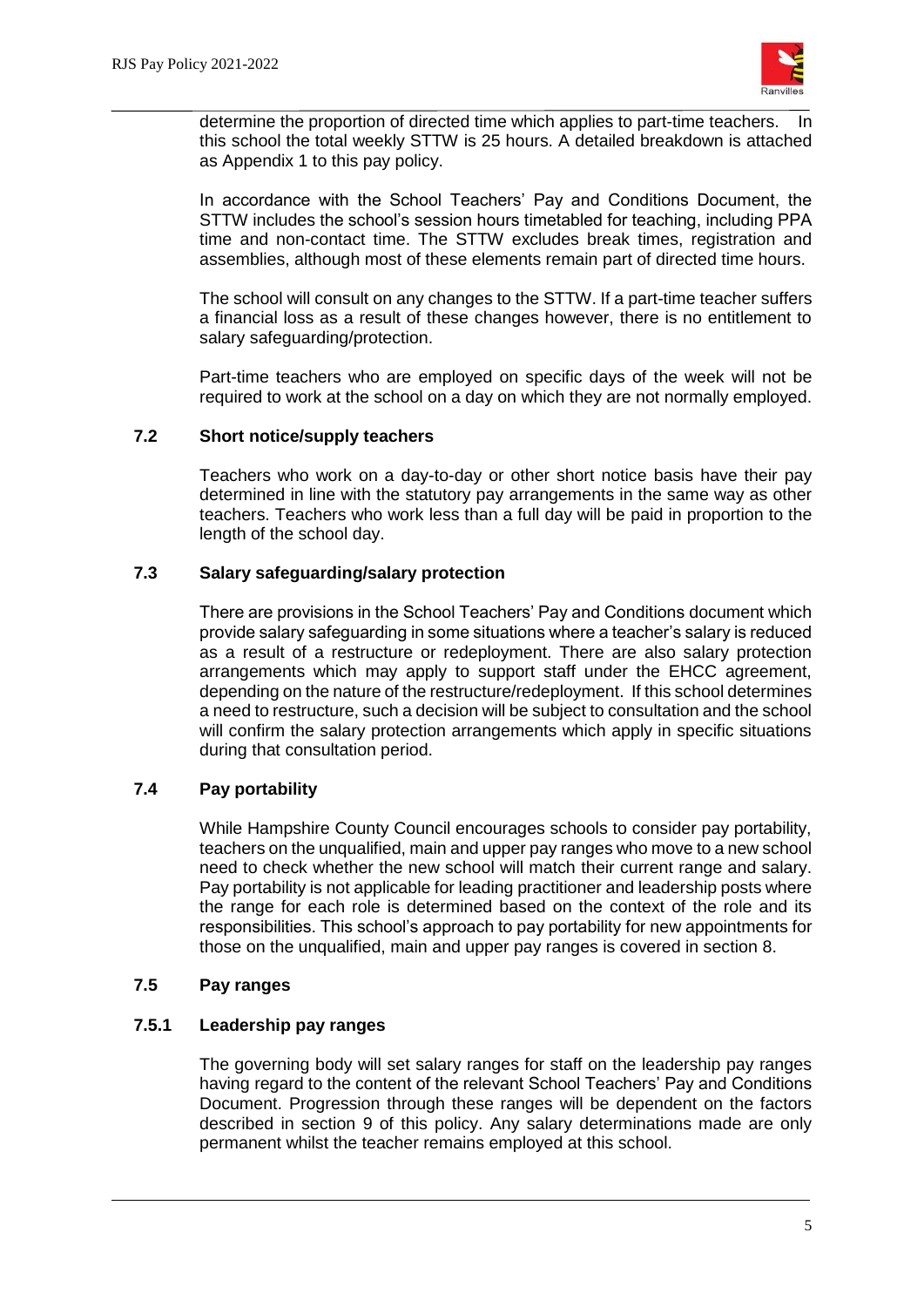

Differing arrangements apply to members of the leadership group appointed on or before 31 August 2014, and those appointed after this date:

- Members of the leadership group who were appointed on or after 1 September 2014 are subject to the arrangements in the current School Teachers' Pay and Conditions Document
- Members of the leadership group who were appointed on or before 31 August 2014 (regardless of their start date) are subject to the arrangements in the 2013 School Teachers' Pay and Conditions Document, or earlier, as adjusted for pay awards.

The governing body will review the pay of leadership pay range teachers paid under the 2013 School Teachers' Pay and Conditions Document where there is a significant change in responsibilities. Any re-determination of the pay range will be undertaken in accordance with the current School Teachers' Pay and Conditions Document.

Where the governing body has made a determination to pay any leadership pay range teachers under the current School Teachers' Pay and Conditions Document, the governing body may make a determination to review the pay of all teachers paid on the leadership pay range to maintain consistency between leadership staff.

The governing body should be fully consulted on any changes to leadership pay arrangements and all determinations made in relation to setting the pay ranges of members of the leadership group will be formally recorded in minutes, along with the rationale for the determinations made.

Schools must keep in mind they are using public money and must do so in the spirit and to the letter of the law, in the public interest, to high ethical standards and achieving value for money.

The pay of teachers on the leadership pay range, both those paid under the 2013 or earlier Document and those paid under the current document, will be set in accordance with the 43 point range as detailed in Table 1 below.

| <b>Point</b>    | £     | <b>Point</b>    | £     | <b>Point</b>    | £     | <b>Point</b>    | £      |
|-----------------|-------|-----------------|-------|-----------------|-------|-----------------|--------|
| L1              | 42195 | L14             | 58136 | L24             | 74295 | $L35*$          | 96310  |
| L2              | 43251 | L15             | 59585 | L25             | 76141 | L35             | 97275  |
| L3              | 44333 | L <sub>16</sub> | 61170 | L <sub>26</sub> | 78025 | L36             | 99682  |
| L4              | 45437 | L17             | 62572 | $L27*$          | 79167 | L <sub>37</sub> | 102164 |
| L <sub>5</sub>  | 46568 | $L18*$          | 63508 | L27             | 79961 | L38             | 104688 |
| L <sub>6</sub>  | 47736 | L <sub>18</sub> | 64144 | L <sub>28</sub> | 81943 | $L39*$          | 106176 |
| L7              | 49021 | L <sub>19</sub> | 65738 | L <sub>29</sub> | 83971 | L <sub>39</sub> | 107241 |
| L <sub>8</sub>  | 50153 | L20             | 67365 | L30             | 86061 | L40             | 109916 |
| L <sub>9</sub>  | 51404 | $L21*$          | 68347 | $L31*$          | 87313 | L41             | 112663 |
| L10             | 52724 | L21             | 69033 | L31             | 88188 | L42             | 115483 |
| L <sub>11</sub> | 54092 | L22             | 70747 | L32             | 90382 | L43             | 117197 |
| L12             | 55341 | L23             | 72498 | L33             | 92627 |                 |        |
| L <sub>13</sub> | 56722 | $-24^*$         | 73559 | L34             | 94917 |                 |        |

*Table 1: The 43 point leadership pay range*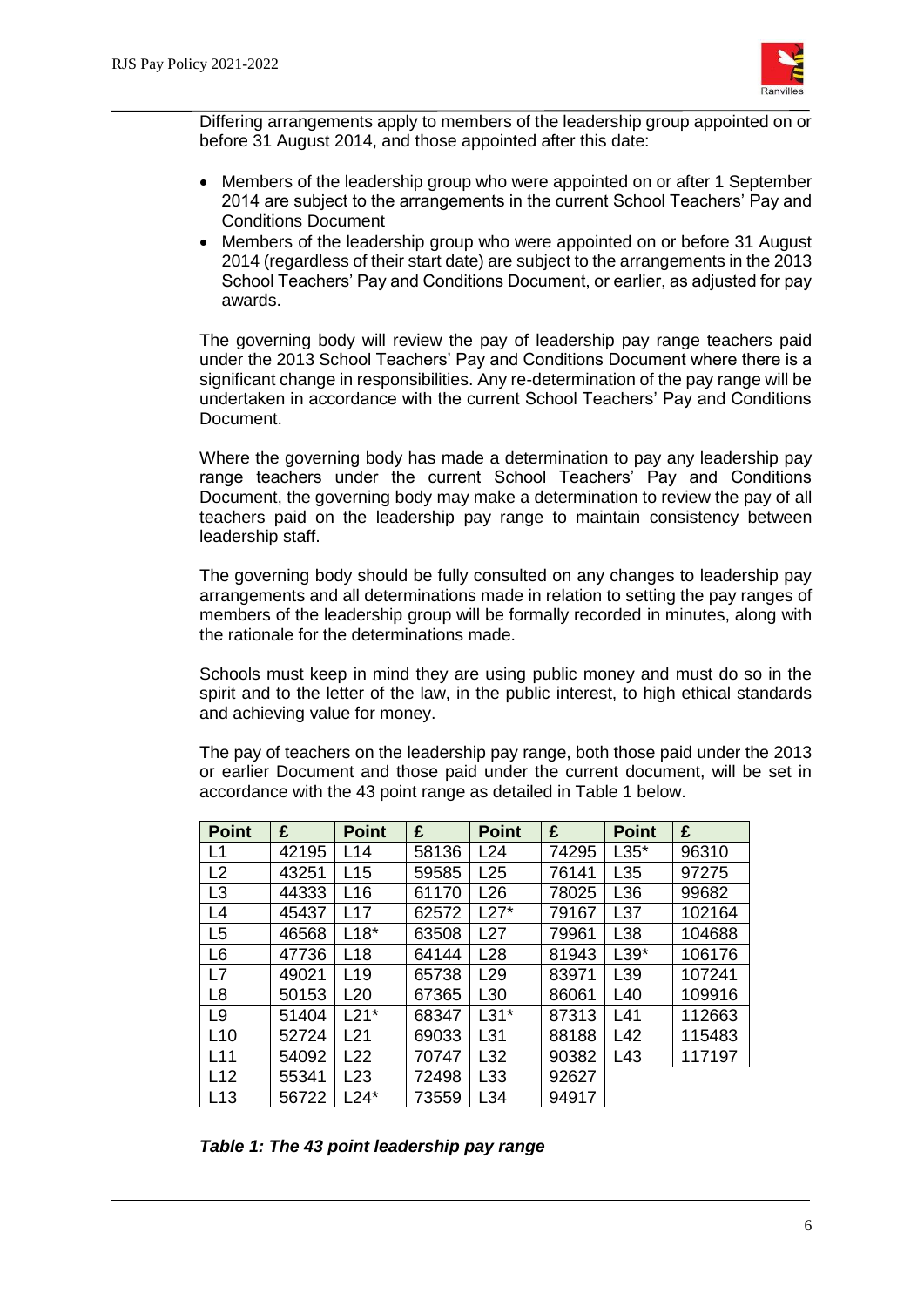

Note: There may be some small variances between some of the published annual salaries and employees' actual salaries due to rounding.

**\*** Points in Table 1 indicated with an asterisk are only to be used where the headteacher was in post on 31 August 2015 and was on a pay range set at the top of the school's headteacher group and at that time paid at the top of their range.

In this school, the headteacher was in post on 31 August 2015 and was:

- on a pay range that was set at the top of the school's headteacher group, and
- at that time paid at the top of their range.

At that time, headteachers were not entitled, due to national pay recommendations, to receive a cost of living award with effect from 1 September 2015. However, they have been entitled to the cost of living award for subsequent years. As a result headteachers in this situation will be paid on the values indicated with an asterisk in the table above.

#### **7.5.1.1 Leadership pay arrangements for teachers under the 2013 or earlier Document**

In making determinations on pay ranges, the governing body will already have ensured that:

- the school's headteacher group is calculated in accordance with the statutory School Teachers' Pay and Conditions Document 2013 or earlier;
- the seven point headteacher pay range for the headteacher (where determined on or after 1 September 2011) falls within the headteacher group;
- the five point ranges for deputy and/or assistant headteachers] are set in accordance with the provisions of section 7.5.1.3 on pay differentials.

#### **7.5.1.2 Leadership pay arrangements for staff under the current Document**

Should leadership pay ranges move to be determined under the current document, the governing body will ensure that:

- The school's headteacher group is calculated in accordance with the current statutory School Teachers' Pay and Conditions Document.
- The seven point pay range for the headteacher will be calculated in accordance with relevant guidance.
- The requirements of the current School Teachers' Pay and Conditions Document are followed when determining the headteacher range and temporary allowances. This will include ensuring the minuting of the rationale for decisions regarding the salary range and allowances. The governing body will also ensure the commissioning of external independent advice should the full governing body be considering setting the range beyond 25% above the group size maximum or be seeking to pay allowances beyond 25% of the headteacher's current basic salary.
- the five point ranges for deputy and/or assistant headteachers] are set in accordance with the provisions of section 7.5.1.3 on pay differentials.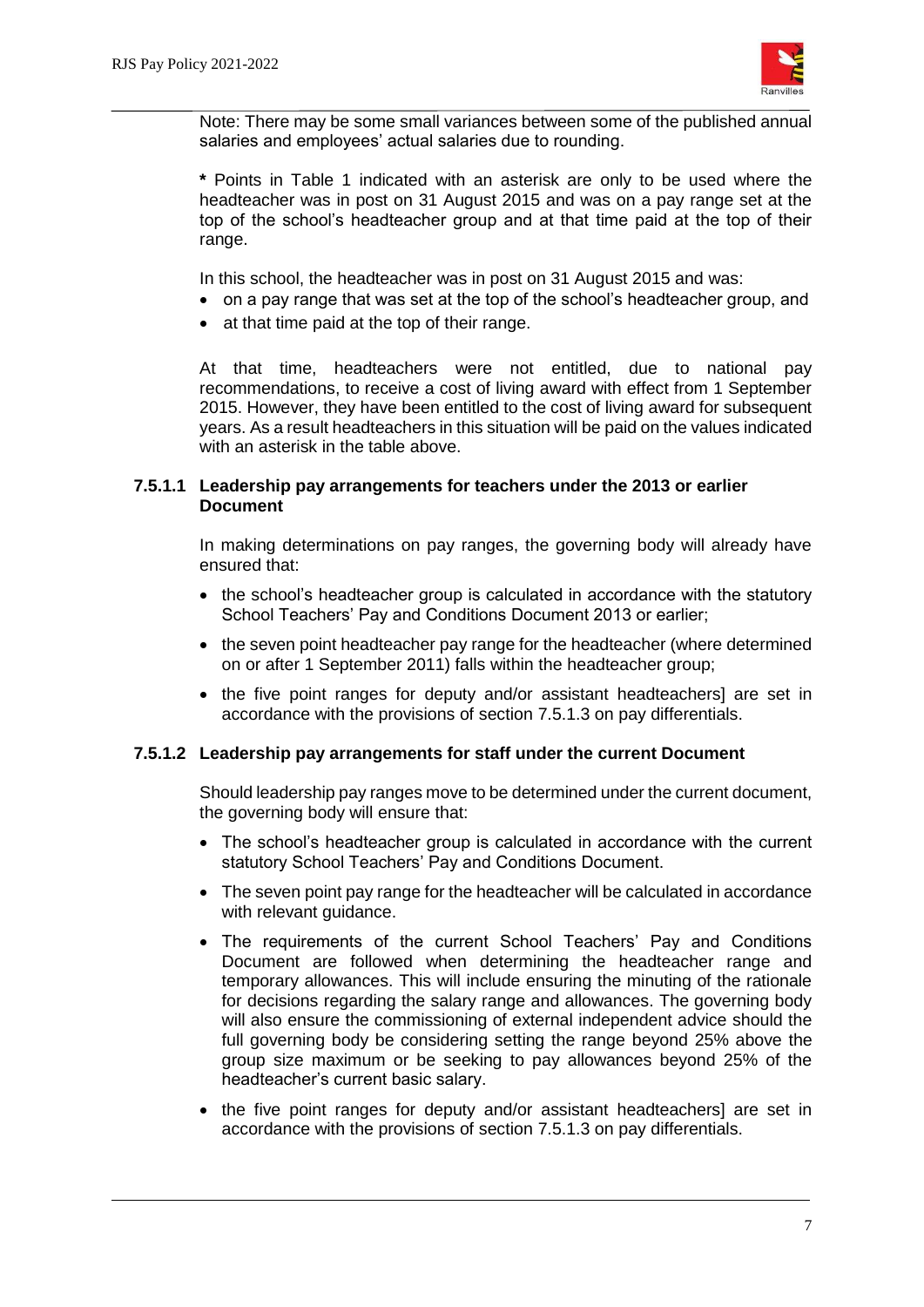

#### **7.5.1.3 Leadership pay differentials**

All teachers employed on the leadership pay ranges within this school remain on the pay arrangements as defined in the 2013 School Teachers' Pay and Conditions Document, or earlier. The governing body will therefore ensure:

- the maximum point of the deputy headteacher's range is at least one point less than the minimum of the headteacher's pay range;
- the minimum point of the deputy headteacher's range is above that of the "notional" highest paid class teacher (as defined in the School Teachers' Pay and Conditions Document 2013);

#### **7.5.1.4 Headteacher group and leadership pay ranges within this school**

The school headteacher group is Group 2.

Within this school the leadership pay ranges are:

- $\bullet$  headteacher L15 to L21\*.
- $\bullet$  deputy headteacher  $-$  L6 to L12

Progression along these ranges is dependent on performance, as defined in section 9 of this policy. Any salary determinations made are only permanent whilst the teacher remains employed at this school.

#### **7.5.2 Leading practitioner**

The school structure does not currently contain any leading practitioner posts. The governing body will regularly review whether the inclusion of a leading practitioner post is required to realise the school's aims for improvement. Should the Governing Body determine that such post(s) are required, a 5 point pay range from within the 18 point range below will be determined for each post.

| Point           |       | <b>Point</b>    | £     | <b>Point</b>      | £     | <b>Point</b>      | £     |
|-----------------|-------|-----------------|-------|-------------------|-------|-------------------|-------|
| LP <sub>1</sub> | 42402 | LP6             | 47964 | I P <sub>11</sub> | 54253 | LP16              | 61364 |
| LP <sub>2</sub> | 43461 | I P7            | 49160 | <b>LP12</b>       | 55606 | I P <sub>17</sub> | 62893 |
| LP3             | 44546 | LP <sub>8</sub> | 50387 | LP13              | 56990 | <b>LP18</b>       | 64461 |
| $\mathsf{LP4}$  | 45658 | LP <sub>9</sub> | 51645 | LP14              | 58414 |                   |       |
| LP <sub>5</sub> | 46796 | LP10            | 52933 | <b>LP15</b>       | 59869 |                   |       |

#### *Table 2: Salaries paid at each point of the leading practitioner range*

#### **7.5.3 Upper pay range**

In this school, the upper pay range will consist of 3 points, as set out in Table 3.

| Point | £     |
|-------|-------|
| UPR 1 | 38690 |
| UPR 2 | 40124 |
| UPR 3 | 41604 |

#### *Table 3: Salaries paid at each point of the upper pay range*

Note: There may be some small variances between some of the published annual salaries and employees' actual salaries due to rounding.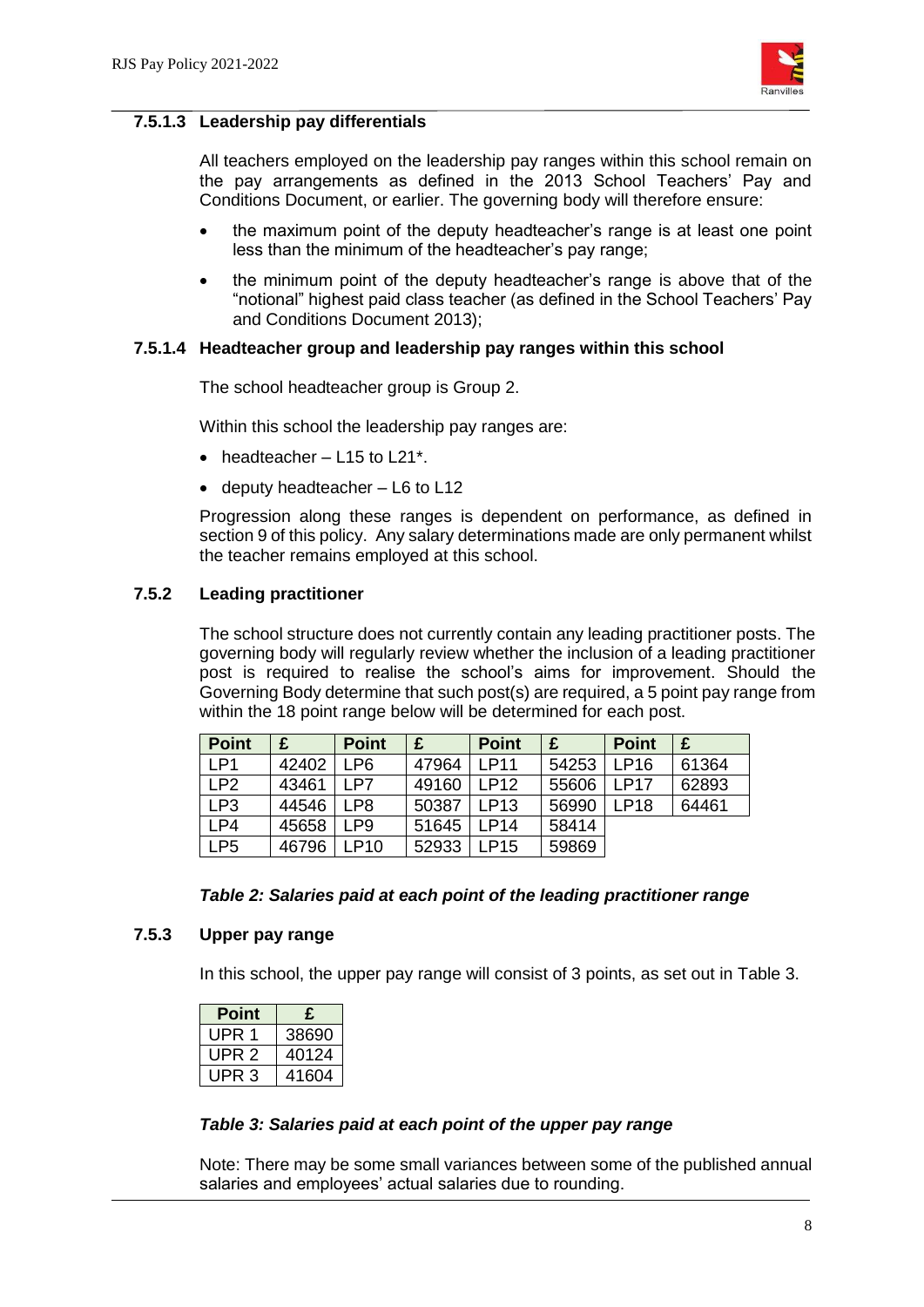

Progression along this range is dependent on performance, as defined in section 9.3 and 9.7 of this policy. Any salary determinations made are only permanent whilst the teacher remains employed at this school.

#### **a) Post-threshold teachers**

A qualified teacher who crossed the threshold on or before 1 September 2012 in a maintained school in England or Wales is deemed to be a "post-threshold teacher". The statutory document requires that a governing body pay them on the upper pay range if they have been employed in their school at any time as a postthreshold teacher.

Where post-threshold teachers have not previously been employed in this school as a post-threshold teacher, consideration will be given as to whether the teacher is employed on the upper pay range upon appointment. In all other cases, an assessment will be made which may require the individual to apply to be paid on the upper pay range against this school's criteria.

The entitlement to be paid on the upper pay range for post-threshold teachers is valid only for salary within this school.

#### **b) Upper pay range application process**

Any qualified teacher who wishes to be assessed against the upper pay range in this school must complete an application form and submit this no later than 31 October in the year in which they wish to progress. If the teacher is successful, the teacher will be moved to the bottom of the upper pay range, backdated to 1 September of that same year. Full details of the application process and the application form can be accessed via performance management reviewers.

A qualified teacher will be successful in moving to the upper pay range where the governing body is satisfied that:

- the teacher is highly competent in all elements of the relevant standards; and
- the teacher's achievements and contribution to the school are substantial and sustained.

The relevant definitions for the purposes of this pay policy are:

- highly competent meaning performance which is not only good, but also good enough to provide coaching and mentoring to other teachers, give advice to them and demonstrate to them effective teaching practice and how to make a wider contribution to the work of the school, in order to help them meet the relevant standards and develop their teaching practice.
- substantial meaning playing a critical role in the life of the school and making a clear, distinctive contribution to the raising of pupil standards. The teacher takes advantage of appropriate opportunities for professional development and uses the outcomes effectively as evidenced by an improvement in pupils' learning.
- sustained meaning continuously maintained over a period of two school years.

Determinations that a teacher meets these upper pay range criteria are only valid for salary within this school.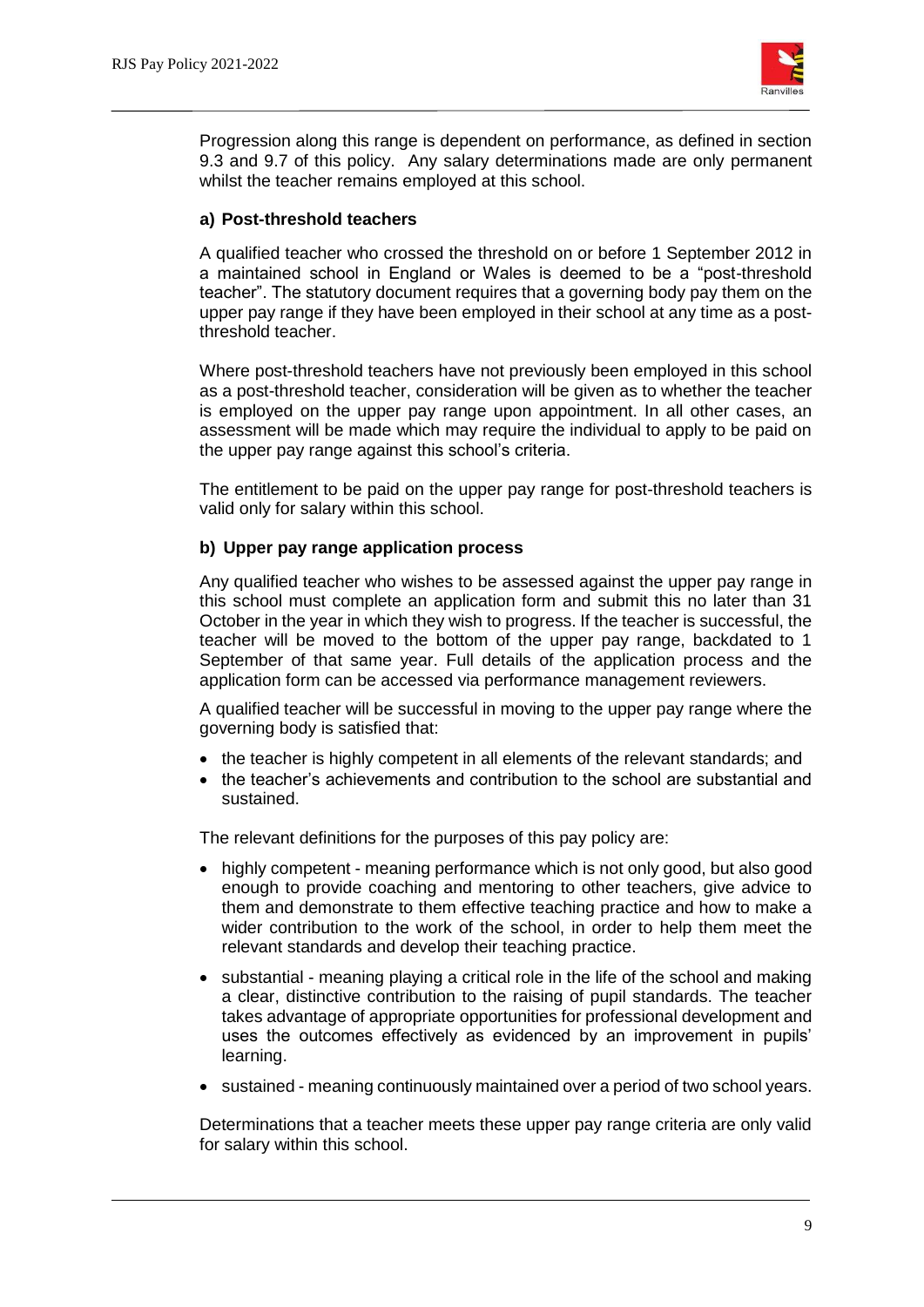

## **7.5.4 Main pay range**

In this school, the main pay range will consist of 6 points as set out in Table 4.

| Point            | £     |
|------------------|-------|
| MPR <sub>1</sub> | 25714 |
| MPR 2            | 27600 |
| MPR <sub>3</sub> | 29664 |
| MPR <sub>4</sub> | 31778 |
| MPR 5            | 34100 |
| MPR <sub>6</sub> | 36961 |

## *Table 4: Salaries paid at each point of the main pay range*

Note: There may be some small variances between some of the published annual salaries and employees' actual salaries due to rounding.

Progression along this range is dependent upon performance as defined in section 9.6 and 9.7 of this policy. Any salary determinations made are permanent while the teacher remains employed in this school.

#### **7.5.5 Unqualified teacher**

The governing body will decide, on a case-by-case basis, whether to pay an unqualified teacher on one of the employment-based routes into teaching (for example, School Direct salaried programme), on the unqualified or qualified teacher pay range.

In this school, the unqualified teacher pay range will consist of 6 points as set out in Table 5.

| Point | £     |
|-------|-------|
| UQ 1  | 18419 |
| UQ 2  | 20532 |
| UQ 3  | 22644 |
| UQ 4  | 24507 |
| UQ 5  | 26622 |
| UO 6  | 28735 |

#### *Table 5: Salaries paid at each point of the unqualified teacher range*

Note: There may be some small variances between some of the published annual salaries and employees' actual salaries due to rounding.

Progression along this range is dependent upon performance as defined in section 9.6 and 9.7 of this policy. Any salary determinations made are only permanent while the teacher remains employed in this school.

#### **7.5.6 Support staff**

The governing body will apply the provisions of national and local conditions of service, in relation to support staff pay. Support staff grading is determined by matching the role to the appropriate standard Hampshire County Council role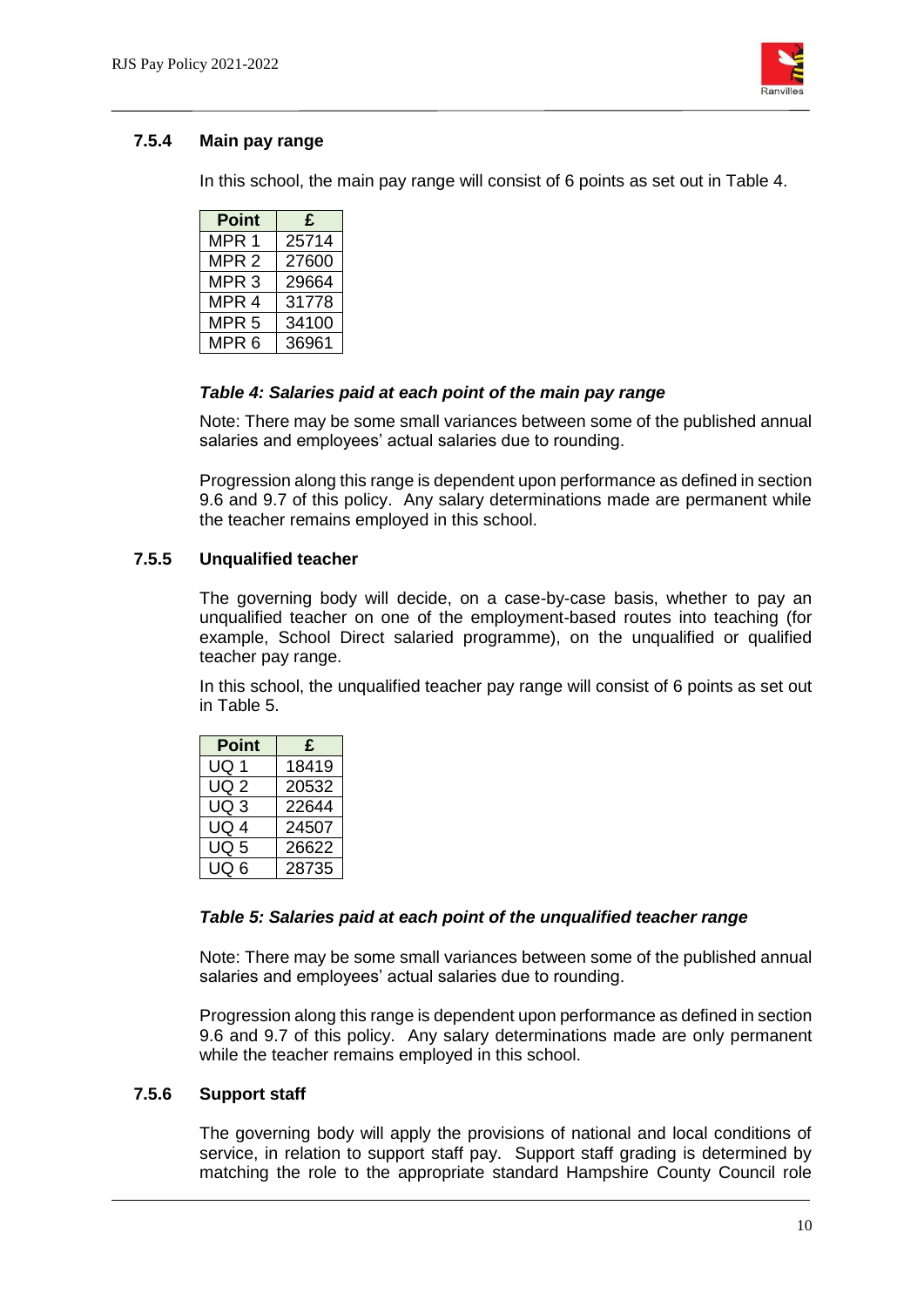

profile; each role profile has been subject to job evaluation and is therefore linked with one of the grades A to K in the Hampshire County Council pay structure. Table 6 provides the salaries at each point.

## **EHCC Salary ranges: April 2021**

From 1 April 2021 the EHCC pay scales are as set out below.

EHCC Salary ranges: April 2021

The new 2021 EHCC pay scales have been agreed as set out below.

| <b>Step</b>    | $\mathbf{A}$ |             | B                |             | $\mathbf C$ |             | D      | E      | F |             |
|----------------|--------------|-------------|------------------|-------------|-------------|-------------|--------|--------|---|-------------|
| 5              |              |             |                  |             | 20,290      |             | 24,476 | 30,101 |   | 38,539      |
| $\overline{4}$ |              |             |                  |             | 20,044      |             | 23,767 | 29,227 |   | 37,421      |
| 3              |              | 18,517      | 19,208           |             | 19,652      |             | 23,170 | 28,376 |   | 36,330      |
| $\overline{2}$ |              | 18,397      | 18,887<br>below) | (see note 1 | 19,464      |             | 22,389 | 27,778 |   | 35,270      |
| $\mathbf{1}$   |              | 18,333      | 18,887<br>below) | (see note 1 | 19,265      |             | 21,778 | 27,009 |   | 34,242      |
| <b>Step</b>    |              | $\mathbf G$ |                  | H           |             | $\mathbf I$ |        | J      |   | $\mathbf K$ |
| 5              |              | 47,595      |                  | 55,480      |             |             | 65,328 | 82,172 |   | 95,128      |
| $\overline{4}$ |              | 46,211      |                  | 53,867      |             |             | 63,422 | 79,777 |   | 92,357      |
| 3              |              | 44,864      |                  | 52,297      |             |             | 61,575 | 77,454 |   | 89,667      |
| 2              |              | 43,555      |                  | 50,774      |             |             | 59,781 | 75,195 |   | 87,053      |
| $\mathbf{1}$   |              | 42,290      |                  | 49,295      |             |             | 58,041 | 73,006 |   | 84,518      |

The salaries for steps 1 and 2 of grade B are the same. Staff paid on either step 1 or 2 of grade B will progress to step 3 from April 2022, as appropriate.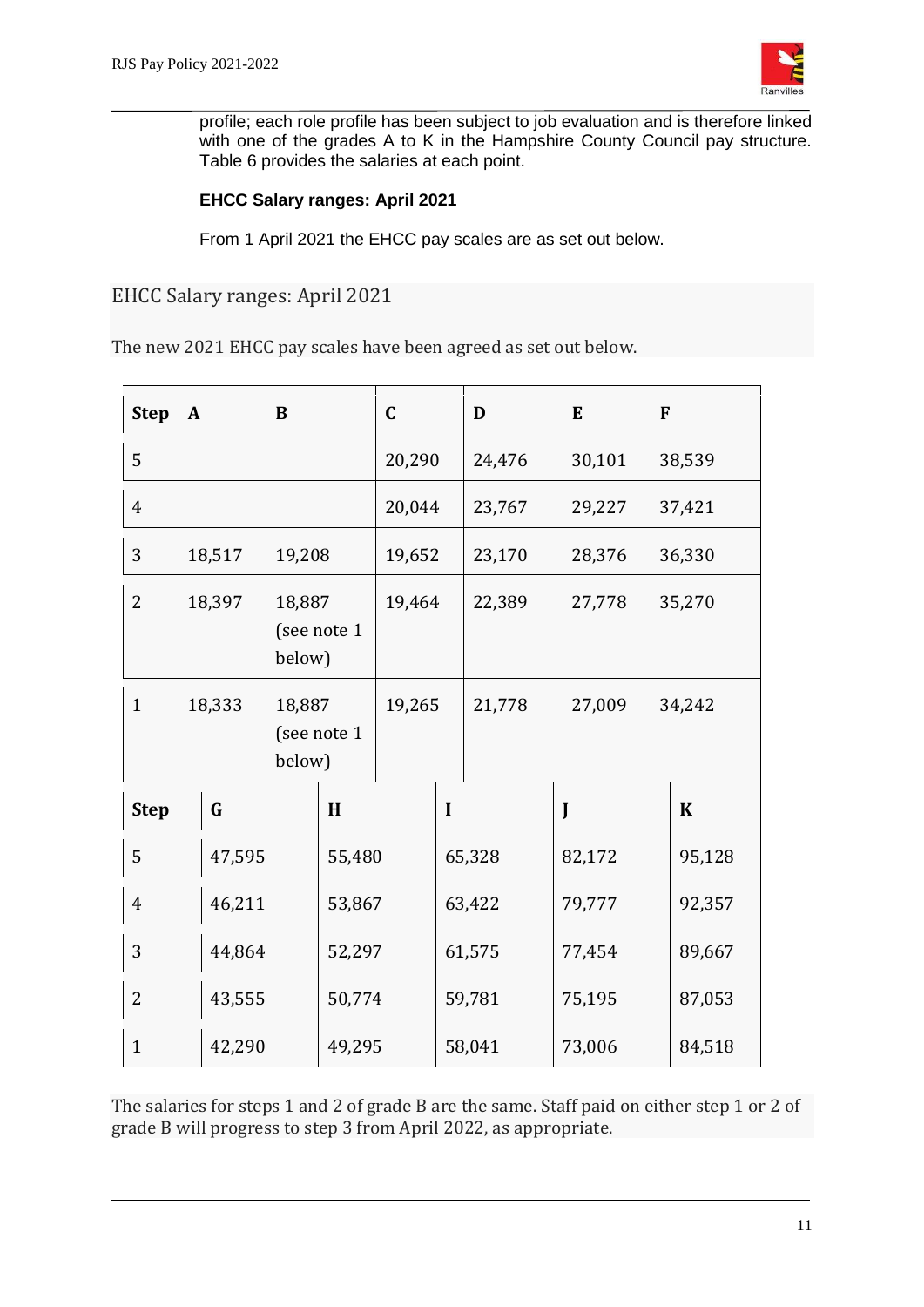

#### *Table 6: Support staff grades and salaries with effect from 1 April 2020*

\* The salaries for steps 1 and 2 of grade B are the same. Staff paid on either step 1 or 2 of grade B will progress to step 3 from April, as appropriate.

Note: There may be some small variances between some of the published annual salaries and employees' actual salaries due to rounding.

#### **7.5.6.1 Part-time support staff**

Support staff employed on an on-going basis at the school but who work less than a full working day or week, and/or who work less than 52 weeks per year, are deemed to be part-time. The salary of part-time support staff is calculated against a reference of 37 hours per week for full-time staff. The salary of support staff who are employed on contracts of less than 52 weeks per year is calculated based on their actual working weeks, adjusted to take account of their annual leave entitlement which is based on grade and length of service. The salary for all support staff is paid in 12 equal monthly instalments across the year.

#### **8. Pay on appointment including promotional posts**

For all new appointments, the governing body will determine, within the ranges set, an appropriate pay range for the post and the salary to be offered to the person offered the position. In determining the range and salary, the governing body may take account of the factors listed below. This list is not exhaustive and may not apply to all appointments:

- the nature of the post
- the level of skills, qualifications and experience required
- the wider school and labour market context
- their existing salary
- the stage of their performance review cycle

Teaching posts will be advertised to include main pay range and upper pay range pay levels to ensure as wide a field of applicants as possible.

In this school, teaching staff will be offered pay portability and for support staff the salary offer will be based on the grade applicable to the role profile of the role.

In addition, the governing body will take account of specific requirements of the statutory School Teachers' Pay and Conditions Document, as identified below:

#### **8.1 Headteacher**

The governing body will advertise the minimum and maximum of the indicative range for the post. Once a preferred candidate has been selected, the governing body may, in exceptional circumstances, review the indicative range to ensure it is still appropriate before making a final determination on the salary range for the post. The governing body will allow appropriate room for progression within the Headteacher Pay Range when offering a starting salary.

The Headteacher Pay Range will be set in accordance with section 9.5.1 and relevant guidance.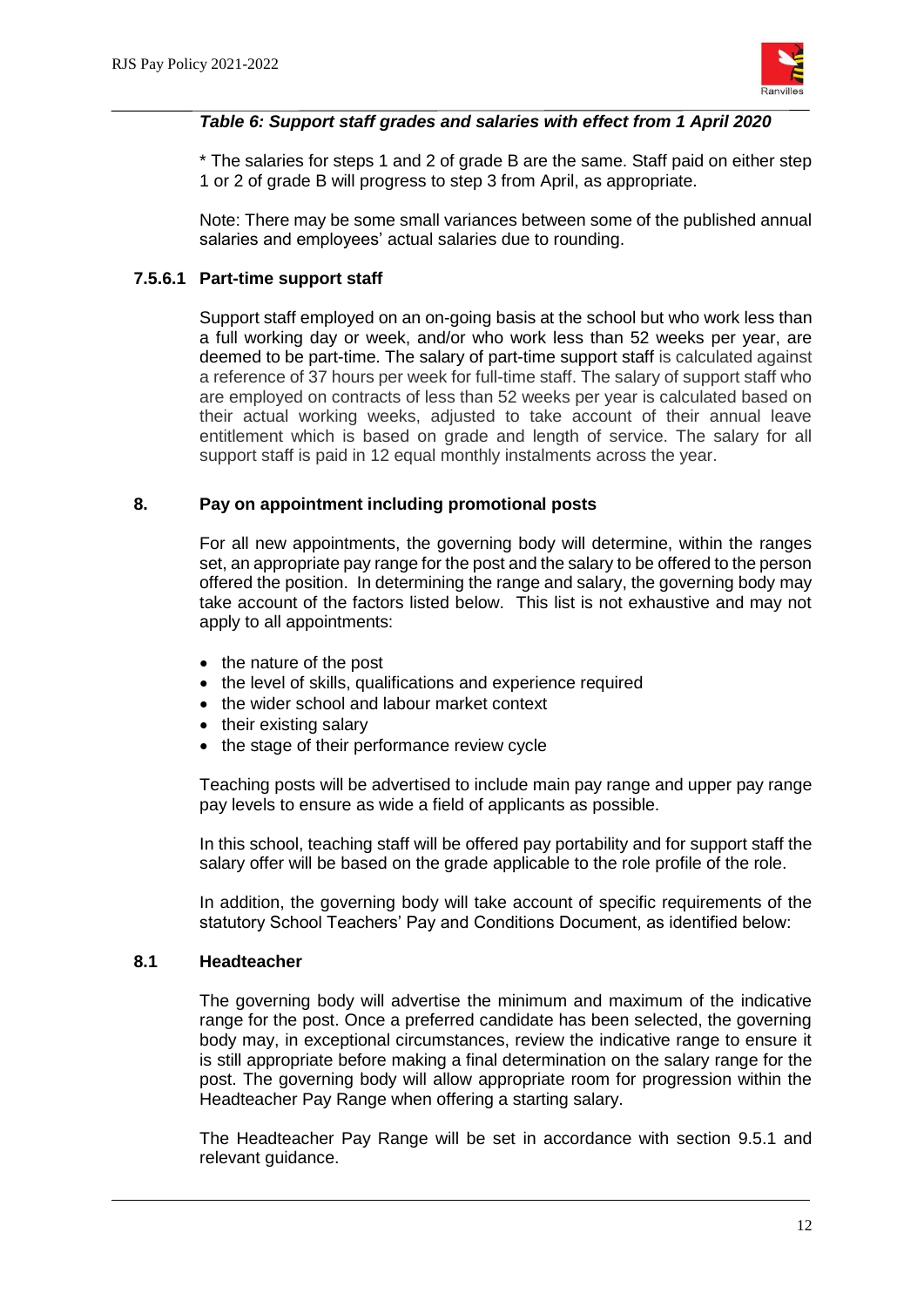

#### **8.2 Deputy headteacher, assistant headteacher and head of school**

The governing body will advertise the minimum and maximum of the range for the post. The governing body will allow appropriate room for progression within the range when offering a starting salary.

The pay range(s) will be set in accordance with section 9.5.1 and relevant guidance.

#### **8.3 Leading practitioner**

The school structure does not currently contain any leading practitioner posts.

#### **8.4 Qualified classroom teachers**

The governing body will advertise for teachers across the main pay range and upper pay range to ensure as wide a field of applicants as possible and an appropriate level of salary will be determined when the job is offered. A teacher will be offered pay portability to enable them to be paid on the same range and at the same rate they were being paid in the previous school.

#### **8.5 Appointments to the upper pay range**

The circumstances in which payment on the upper pay range will or may be considered are below:

- If the teacher was previously employed as a post-threshold teacher in this school without a break in the continuity of their employment, the governing body will pay the individual as an upper pay range teacher.
- If the teacher was previously employed as a post-threshold teacher in another school, then this school will consider whether the individual should be offered employment on the upper pay range.
- If the teacher was employed as a member of the leadership group in this school on or after 1 September 2000 for an aggregate period of one year or more, then this school will pay the individual as an upper pay range teacher.
- If the teacher was previously employed as a leading practitioner in this school or any other school, this school will consider whether the individual should be offered employment on the upper pay range.
- If the teacher was previously employed on the upper pay range under the revised criteria in place from 1 September 2013, then this school will consider whether the individual should be offered employment on the upper pay range.

If the teacher meets none of the above criteria or the school determines to appoint the teacher on the main pay range, then the teacher must apply to access the upper pay range in this school.

#### **8.6 Unqualified teachers**

Where advertising for an unqualified teacher, the unqualified teacher pay range will be specified on the advert.

In this school, where the teacher has previous service as an unqualified teacher, they will be offered pay portability in relation to the unqualified teacher pay range.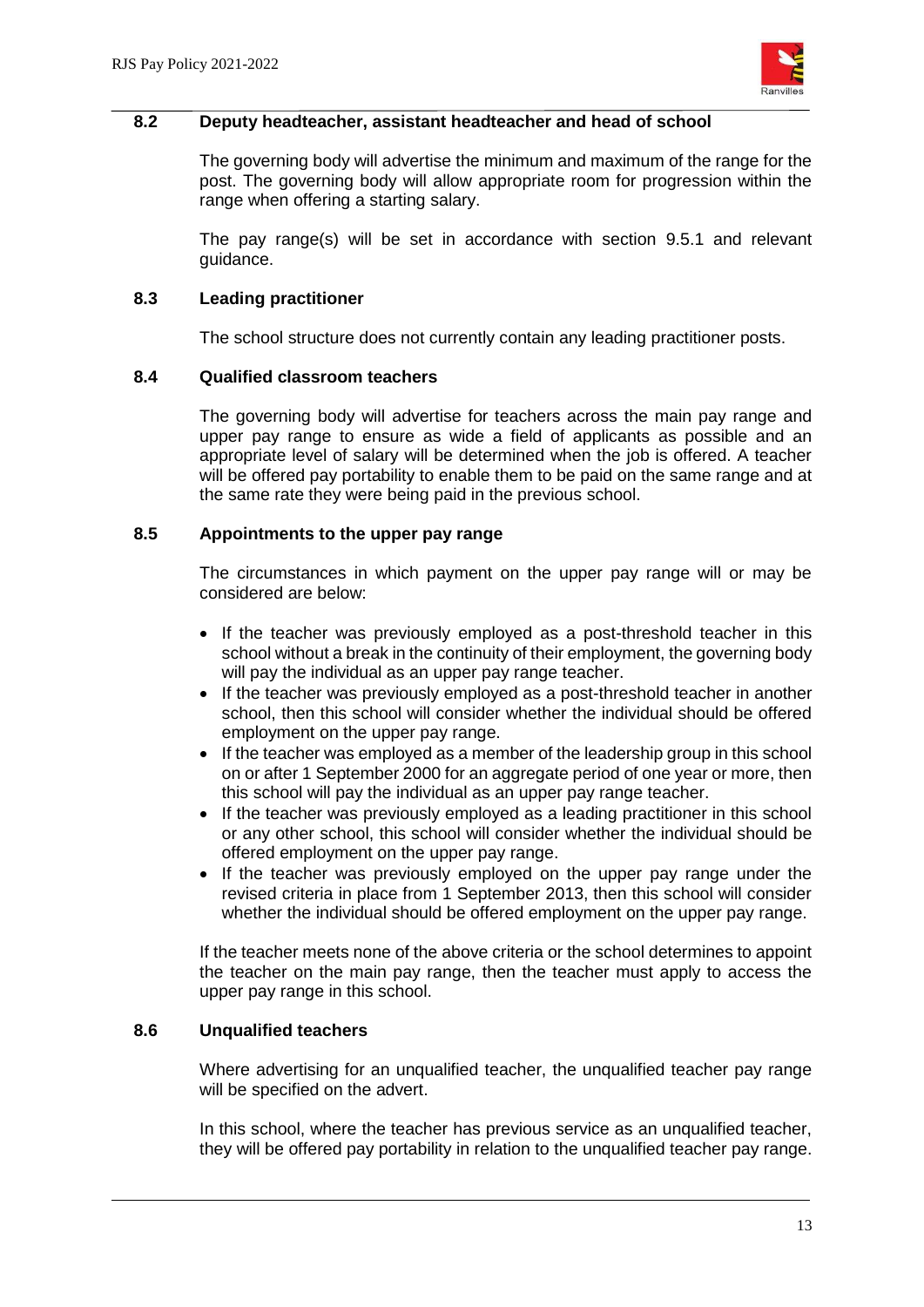

The governing body will consider payment of an unqualified teachers' allowance (above the top of the unqualified teacher range) to unqualified teachers where recommended by the headteacher, having considered their basic salary is not adequate. In doing so, the school will have regard to the factors outlined at the start of this section and the criteria for the award of an unqualified teacher allowance as detailed in section 9.4.1.

## **8.7 Support staff**

New employees (those who have not previously worked within a maintained school in Hampshire) will normally be appointed to the first step of the appropriate salary range. Having due regard to the factors outlined at the start of this section, a higher salary may be considered by the governing body. This will be on a step within the salary range of the evaluated grade for the role (not exceeding Step 3 for grades A and B, and step 5 for grades C to K).

In considering what salary may need to be offered, the governing body will have regard to the overall value of the package offered by the school, compared with that which the applicant is receiving from their current employer, for example:

- a career average earnings pension scheme through the Local Government Pension Scheme, compared with the scheme offered by the current employer;
- availability of benefits such as the salary sacrifice scheme for childcare vouchers.

Existing employees promoted to a new post within the school will normally be appointed to the first step of the appropriate salary range. They may also be entitled to an increased annual leave allowance in line with Hampshire County Council (EHCC2007) annual leave entitlement.

## **9. Pay progression**

The governing body will recognise good and outstanding performance of its entire staff by ensuring that they are appropriately rewarded through their salary. The governing body expects the majority of staff to be meeting the expectations for their role and they will therefore be rewarded with pay progression (where there is room on their range or grade) as defined in this section.

The governing body expects that where a member of staff is not meeting the expectations of their role, appropriate support and assistance will be provided, including training, coaching and other development activities as required, and that the individual will be made aware of the potential consequence for their pay progression.

The school will ensure that assessment of performance is fair and transparent by ensuring it is properly rooted in evidence through a robust performance management process, in accordance with the school's policy on performance management. Under the provisions of the Equality Act 2010, adjustments that are reasonable will be considered to enable staff with a disability to perform to the required standard. When setting targets for an employee covered by these provisions, managers will ensure that the employee has the opportunity to discuss the impact, if any, that their disability could have on the targets set. In this context the manager will consider whether any adjustments to those targets, or support to achieve those targets would be reasonable.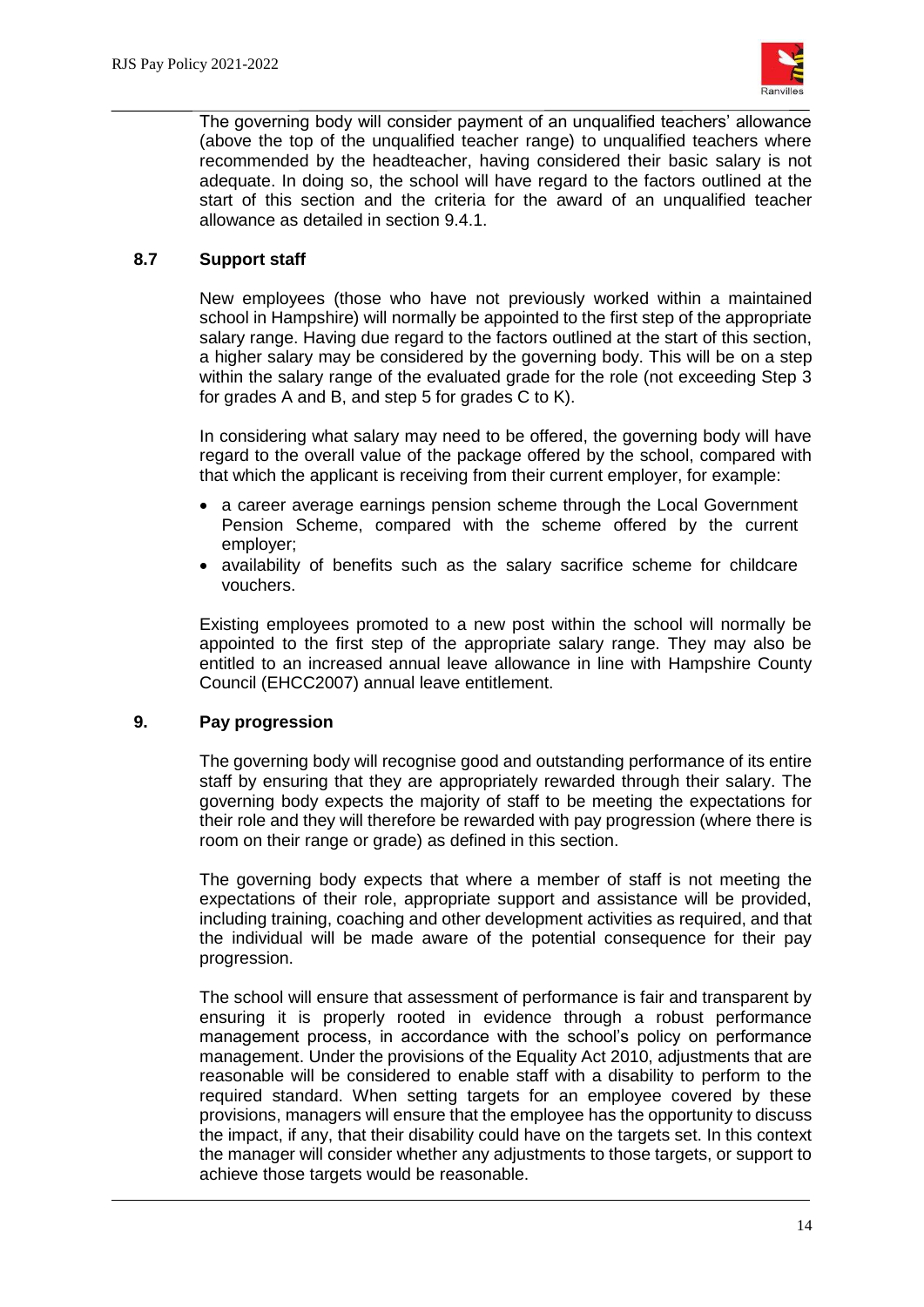

Pay decisions are made via recommendation from the headteacher to the Governing Body Pay Committee or, in the case of the headteacher, from the Headteacher Performance Management Committee to the Governing Body Pay Committee.

Any member of staff has the right to appeal against the pay decision of the governing body Pay Committee. Details of the appeal process are contained in section 12.

In the context of this section, performance has a broad interpretation and will include conduct as well as capability matters. Any teacher who is subject to the formal Disciplinary Policy, where a breach of Teachers' Standards is substantiated, may be deemed to not meet the required standard in terms of performance. Likewise, a member of support staff who is subject to the formal Disciplinary Policy may be deemed to not meet the required standard in terms of performance.

In respect of teaching staff, the Governing Body Pay Committee must consider annually whether or not to increase the salary of teachers (including the headteacher) who have completed a year of employment since the previous annual pay determination. A year of employment is defined as 26 weeks service, which does not have to be continuous. The 26 weeks service includes periods of paid or unpaid absence, e.g. due to sickness or family friendly leave. A teacher who has not completed a year of employment must still have their performance reviewed annually although this will not have an impact on salary progression.

In respect of support staff, staff who are new employees (i.e. without continuous previous service with the same employer) and who join the school between January and March each year, will not be eligible to receive step progression in the following April, but will receive the value of the pay award. Performance will be assessed for progression for April of the following year.

The governing body recognises that funding cannot be used as a criterion to determine pay progression and the budgeting process will allow for the potential for pay progression for all staff where there is room on their range or grade. The governing body will ensure consistency and equitable treatment in the determination of performance pay decisions across all groups of staff in the school.

#### **9.1 Leadership group salary determinations**

#### **9.1.1 Headteacher**

Salary determinations will be made by way of the performance management ratings and outcomes for pay as specified in section 9.7. In this school a framework sets out expectations of the headteacher, dependent on their career stage. This can be found in Appendix 3.

As part of the performance management review, the headteacher must demonstrate:

- sustained high quality of performance, with particular regard to leadership, management and pupil progress at the school, and
- substantial progress towards achievement of performance management objectives, and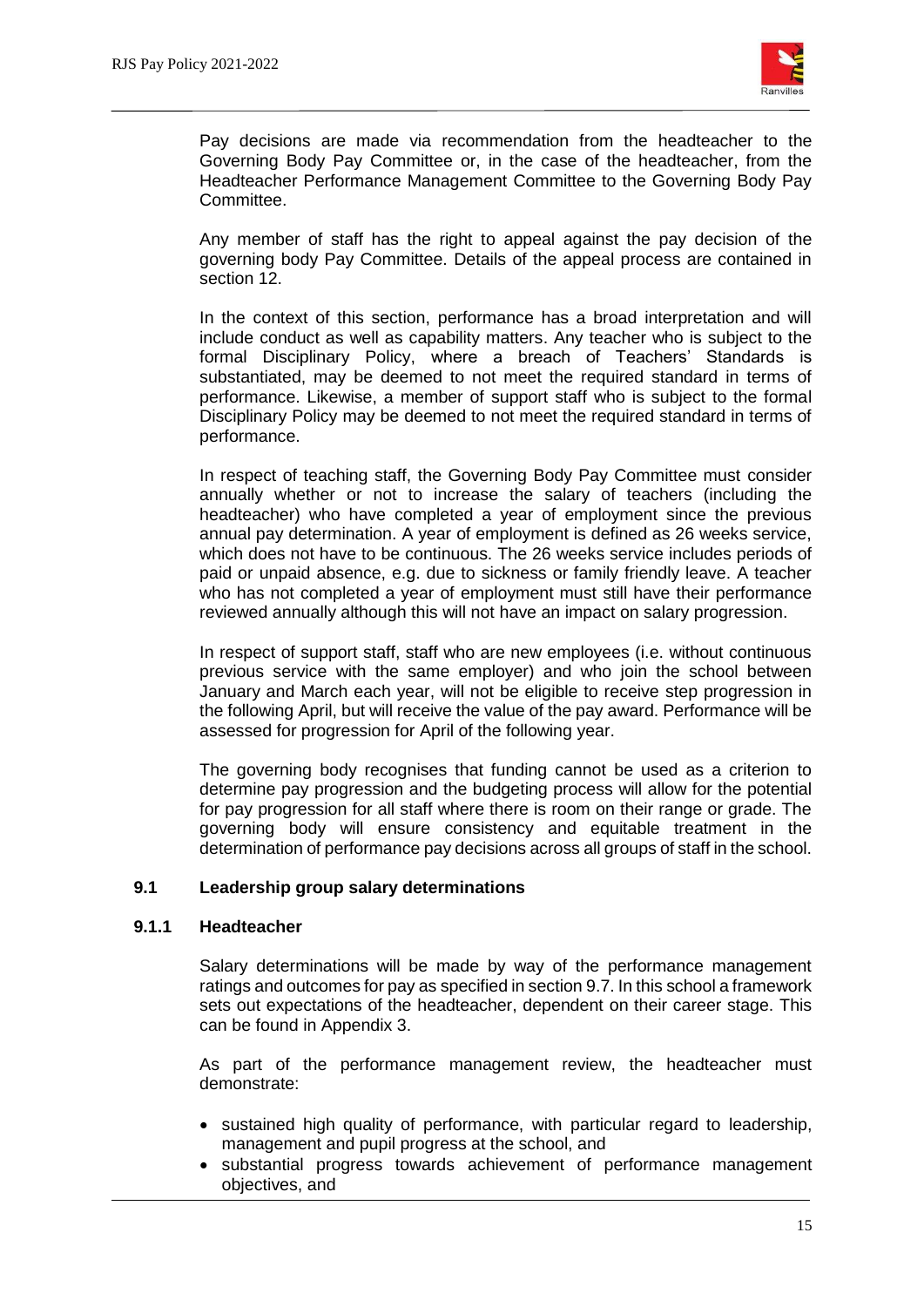

• that they are meeting the Headteacher Standards.

In any event there will be no progression beyond the top of their pay range. The headteacher will be notified of the outcome and basis of the decision, in writing, of the governing body Pay Committee within one month of the decision.

#### **9.1.2 Deputy headteacher**

Salary determinations will be made by way of the performance management ratings and outcomes for pay as specified in section 9.7. In this school a framework sets out the expectations of leaders, dependent on their career stage, which can be found in Appendix 3.

As part of the performance management review, the deputy headteacher must demonstrate:

- sustained high quality of performance, with particular regard to leadership, management and pupil progress within their areas of responsibility, and
- substantial progress towards achievement of performance management objectives, and
- that they are meeting the Teacher Standards.

In any event there will be no progression beyond the top of their pay range. The teacher will be notified of the outcome and basis of the decision, in writing, of the governing body Pay Committee within one monthof the decision.

#### **9.2 Leading practitioners**

The school structure does not currently contain any leading practitioner posts.

#### **9.3 Qualified classroom teachers: upper pay range**

Any qualified teacher paid on the upper pay range will need to demonstrate, as per other classroom teachers, that they have met the expected level of performance, following a robust performance management process with outcomes confirmed in writing, before pay progression is awarded.

Performance will be assessed annually, however pay progression will only be considered every two years in order for the teacher to demonstrate a sustained contribution (as defined in 3.5.3). In order for pay progression to occur, the teacher must demonstrate that:

- they are highly competent in all elements of the Teachers' Standards;
- their achievements and contribution to the school are substantial and sustained; and
- that they have made substantial progress towards the achievement of their performance management objectives.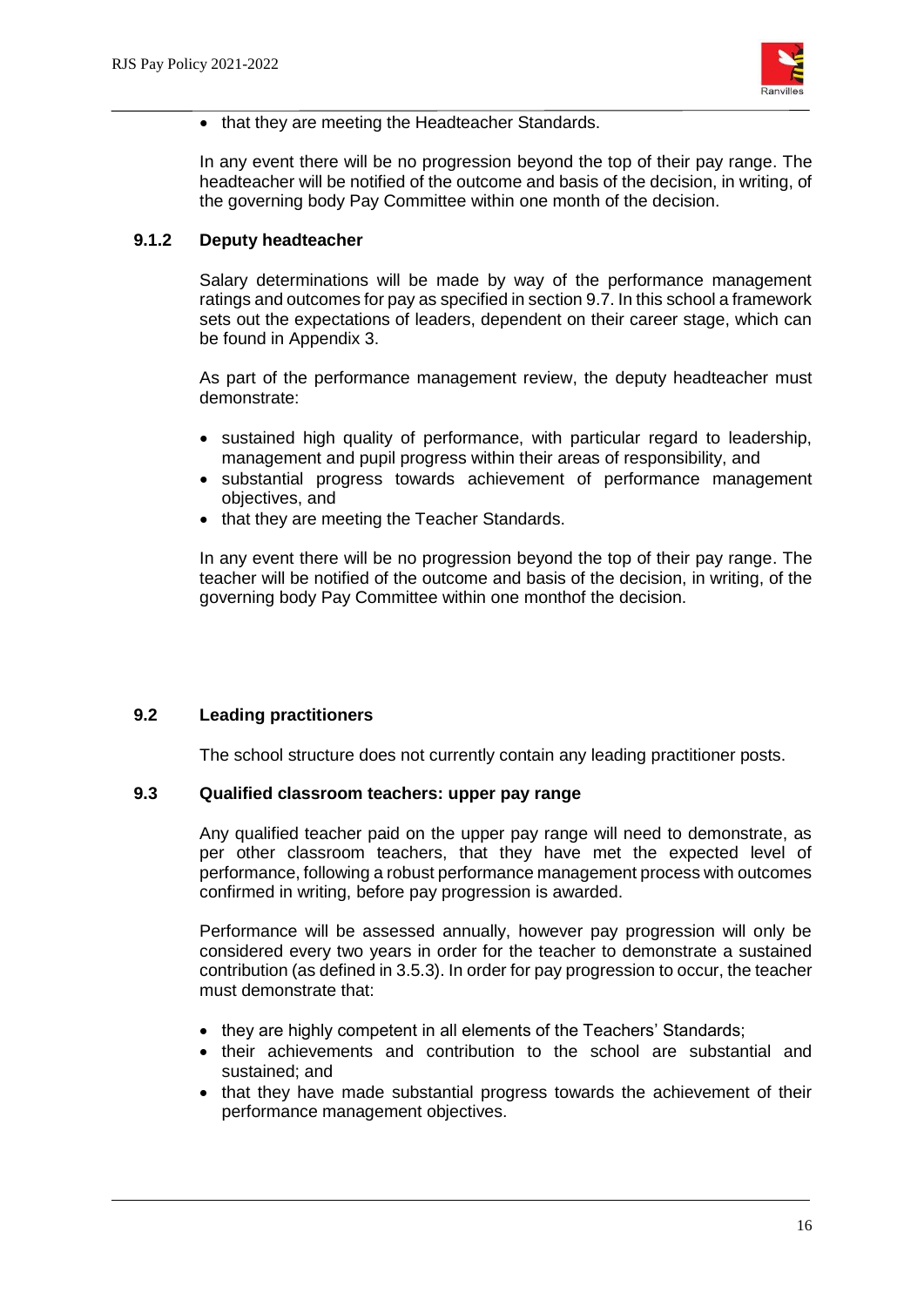

The definitions of highly competent, substantial and sustained are provided in section 7.5.3. In this school a framework sets out the expectations of teachers, dependent on their career stage, which can be found in Appendix 3.

Salary determinations in relation to performance in the previous academic year will be made by way of the performance management ratings and outcomes for pay as specified in section 9.7. In any event there will be no progression beyond the top of the upper pay range.

Where applicable, the teacher will be notified in writing of the outcome of the decision of the governing body Pay Committee within one month of the decision.

#### **9.4 Qualified classroom teachers: main pay range**

Salary progression, in relation to the previous academic year, will be based directly on the performance of the teacher. Salary progression will only occur where the governing body is satisfied that the performance of the teacher in that year meets the required standards, following a robust performance management process with outcomes confirmed in writing.

Salary determinations in relation to performance in the previous academic year will be made by way of the performance management ratings and outcomes for pay as specified in section 9.7. In this school a framework sets out the expectations of teachers, dependent on their career stage, which can be found in Appendix 3**.**

In any event there will be no progression beyond the top of the main pay range unless the teacher has applied for and meets this school's criteria for progression to the upper pay range (see section 7.5.3). The teacher will be notified of the outcome of the decision, in writing, of the governing body Pay Committee within one month of the decision.

#### **9.5 Newly qualified and early career teachers**

It is recognised that there will be some individuals continuing to complete a fulltime equivalent of a one year induction and new early career teachers commencing a full-time equivalent two year induction. For both groups, evidence from the induction period will be considered in an assessment of the teacher's performance in the relevant academic year. The same performance management ratings and outcomes for pay will apply to these teachers as for qualified classroom teachers identified in section 9.7. Both groups are eligible for pay progression after a year in employment, as defined at the start of this section, as a minimum of 26 weeks of service at 1 September. In this school a framework sets out the expectations of teachers, dependent on their career stage, which can be found in Appendix 3.

In any event there will be no progression beyond the top of the main pay range. The teacher will be notified of the outcome of the decision, in writing, of the governing body Pay Committee within one month of the decision.

#### **9.6 Unqualified teachers**

Salary progression, in relation to the previous academic year, will be based directly on the performance of the teacher. Salary progression will only occur where the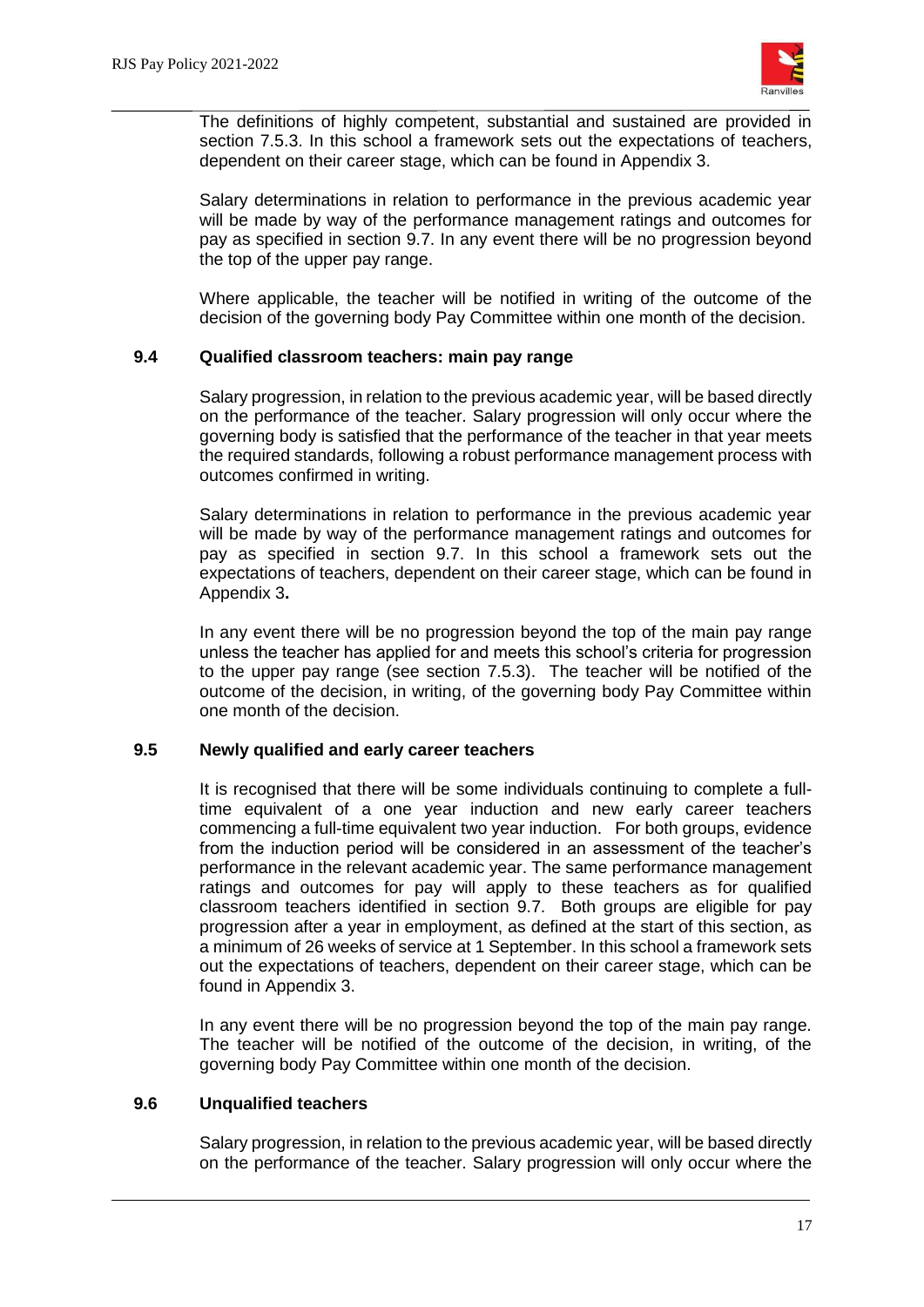

governing body is satisfied that the performance of the teacher in that year meets the required standards, taking into account that they are not qualified.

Salary determinations in relation to performance in the previous academic year will be made by way of the performance management ratings and outcomes for pay as specified in section 9.7. In any event there will be no progression beyond the top of the unqualified teacher pay range.

The teacher will be notified of the outcome of the decision, in writing, of the governing body Pay Committee within one month of the decision.

#### **9.7 Performance ratings and pay outcomes for teachers**

As a result of the performance management process undertaken, a determination will be made on whether, during the relevant academic year, the teacher has demonstrated the expected level of performance. This review will be in accordance with the school's performance management policy. A determination about performance will directly impact pay progression as defined in Table 7 below.

| Rating:                 | Teacher pay progression:      |
|-------------------------|-------------------------------|
| Exceptional performance | Two points salary progression |
| Achieved expectations   | One point salary progression  |
| Not met expectations    | No salary progression         |

#### *Table 7: Pay progression decisions and impact on pay for teaching staff*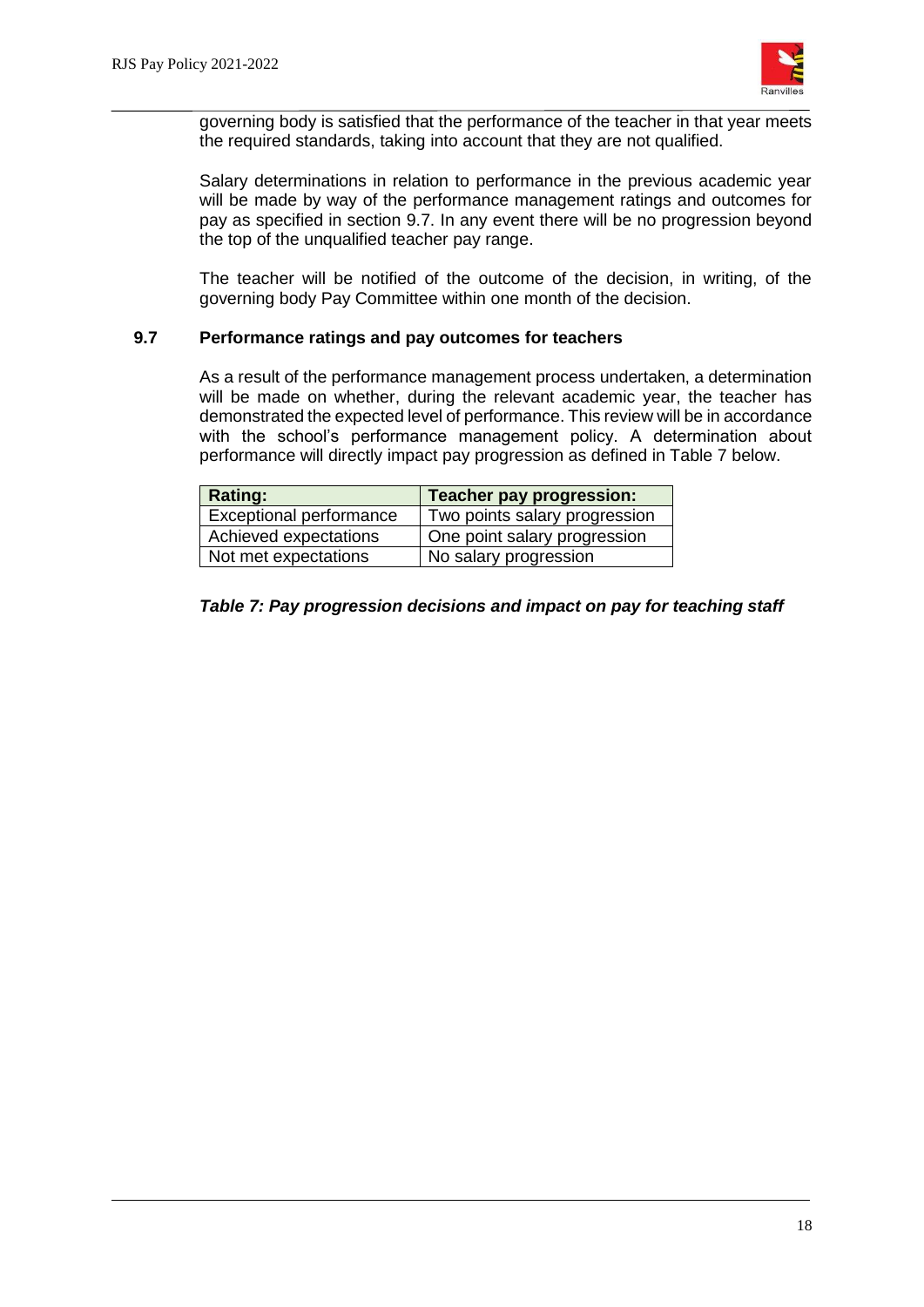

In this school the above ratings of performance are defined as set out in the sections below.

#### **Exceptional performance**

- Consistently and significantly performs above expected performance, according to their career stage and teacher or leadership role
- Frequently demonstrates exceptional teaching skills, knowledge and practice relative to their career stage and teaching or leadership role
- Has significantly exceeded performance management objectives, adding substantial value and lasting benefits to the whole school
- Consistently meets, and is a role model for, all teaching standards
- Even where not a requirement of their role, acts as an exceptional role model able to offer professional guidance and cascade best practice to others in many areas or as a leader, demonstrates exceptional leadership skills and enhancement of teaching practice of colleagues in their area of responsibility
- Delivers or ensures High Quality Inclusive Teaching (HQIT) and high expectations, leading to accelerated progress of pupils
- For leaders (those on the leadership range or holding a TLR), (those on the leadership range or holding a TLR), demonstrates exceptional management of their areas of responsibility within the school as an organisation, including HR and budget management where appropriate

#### **Achieved expectations**

- Demonstrates consistent good performance, meeting all teaching standards in a manner appropriate for their career stage and teaching or leadership role
- Consistently demonstrates expected performance, according to the expectations of their teaching or leadership role
- Confidently demonstrates sound teaching skills, knowledge and practice for their career stage and role
- Has met all performance management objectives to an appropriate and acceptable level
- Demonstrates consistent good performance, and for leaders in particular, credibility amongst colleagues
- Seeks professional support and guidance to guide further development and as teachers, in strong areas can offer guidance and cascade best practice to others and as leaders takes responsibility for ongoing professional development through undertaking wider reading and research
- As a leader (those on the leadership range or holding a TLR), provides professional challenge and support to colleagues, when appropriate, and empowers staff to make improvements to their practice as well as acting as a role model, offering professional guidance and cascading best practice within the school
- For teachers, sustained progress of pupils is evident, as is good subject knowledge and for leaders, sustained progress of pupils is evident across the school or within their area(s) of responsibility

#### **Not met expectations**

- Is not meeting the requirements of the relevant standards in a manner appropriate for their teaching or leadership role and career stage
- Skills, knowledge and/or practice require development in a number of areas of the relevant standards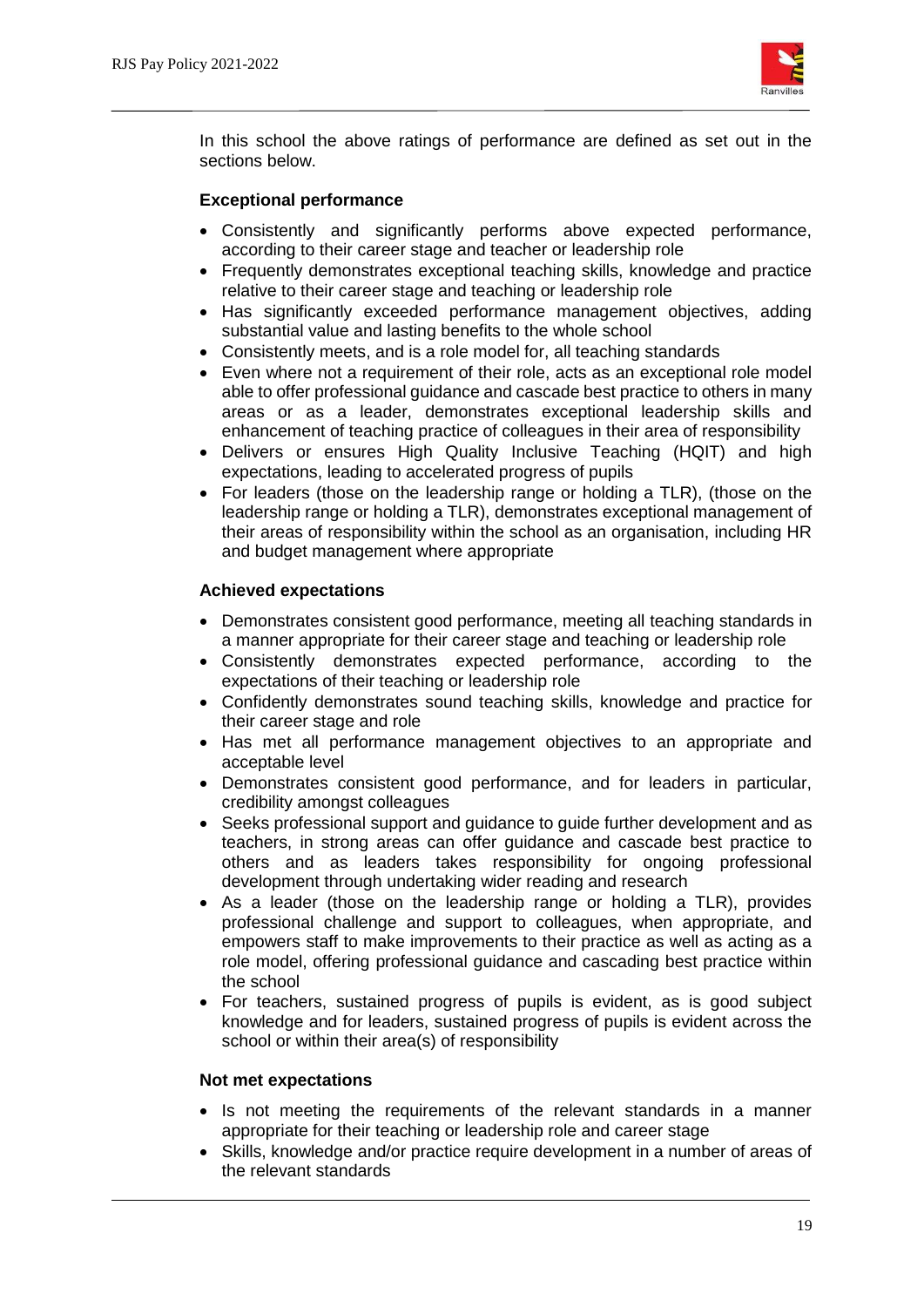

- Falls short of expected performance for their teaching or leadership role and career stage
- Requires advancement of skills to meet requirements of their role
- Has not either met performance objectives or has not met performance objectives to an acceptable level
- Does not sustain a consistent level of good performance (i.e. the level of performance described under achieved expectations)
- Requires professional support and guidance to support an acceptable level of performance
- Children in their class(es), or in the case of leaders, across the school or within their area(s) of responsibility, do not make sufficient progress

#### **9.8 Support staff**

Salary progression for support staff relates directly to the performance of the employee. Salary progression will only occur where the governing body is satisfied that the performance of the employee in that year meets the requirement for their role as defined by the objectives set as part of the Performance Management Policy.

Assessment is completed annually and pay progression takes effect from 1 April each year. In this school, performance of support staff is reviewed in the autumn term to take effect with pay progression the following April. New employees who joined between 1 January to 31 March are not eligible for pay progression in the April following their appointment, but will have their performance reviewed.

The governing body Pay Committee will consider the recommendation of the headteacher or line manager in respect of the pay progression of each member of support staff, as an outcome of the Individual Performance Planning process (IPP), awarding each April one of the three ratings outlined below:

| Rating:                        | <b>Teacher pay progression:</b>                                                                                                                                       |
|--------------------------------|-----------------------------------------------------------------------------------------------------------------------------------------------------------------------|
| <b>Exceptional performance</b> | One step progression plus 3% one-off payment<br>(in exceptional circumstances, two step<br>progression may be awarded instead of one<br>step plus 3% one-off payment) |
| Achieved expectations          | One step progression                                                                                                                                                  |
| Improvement required           | Zero steps progression                                                                                                                                                |

**Exceptional performance** is defined as:

- All target/standards achieved and performance is exceptional against most or all of the targets
- The job was delivered exceptionally well and the requirements of the role were exceeded
- Very positive behaviours are displayed, e.g.
	- o Expectations frequently exceeded and/or exceptional support or service provided even when expectations could not be met
	- o Proactively engaging and motivating others; providing significant support to others (including colleagues and pupils)
	- o Consistently leading by example and acting as a role model or champion
	- $\circ$  Taking into account the implications of their activities on own initiative
	- o Willingly taking on additional responsibilities outside role requirement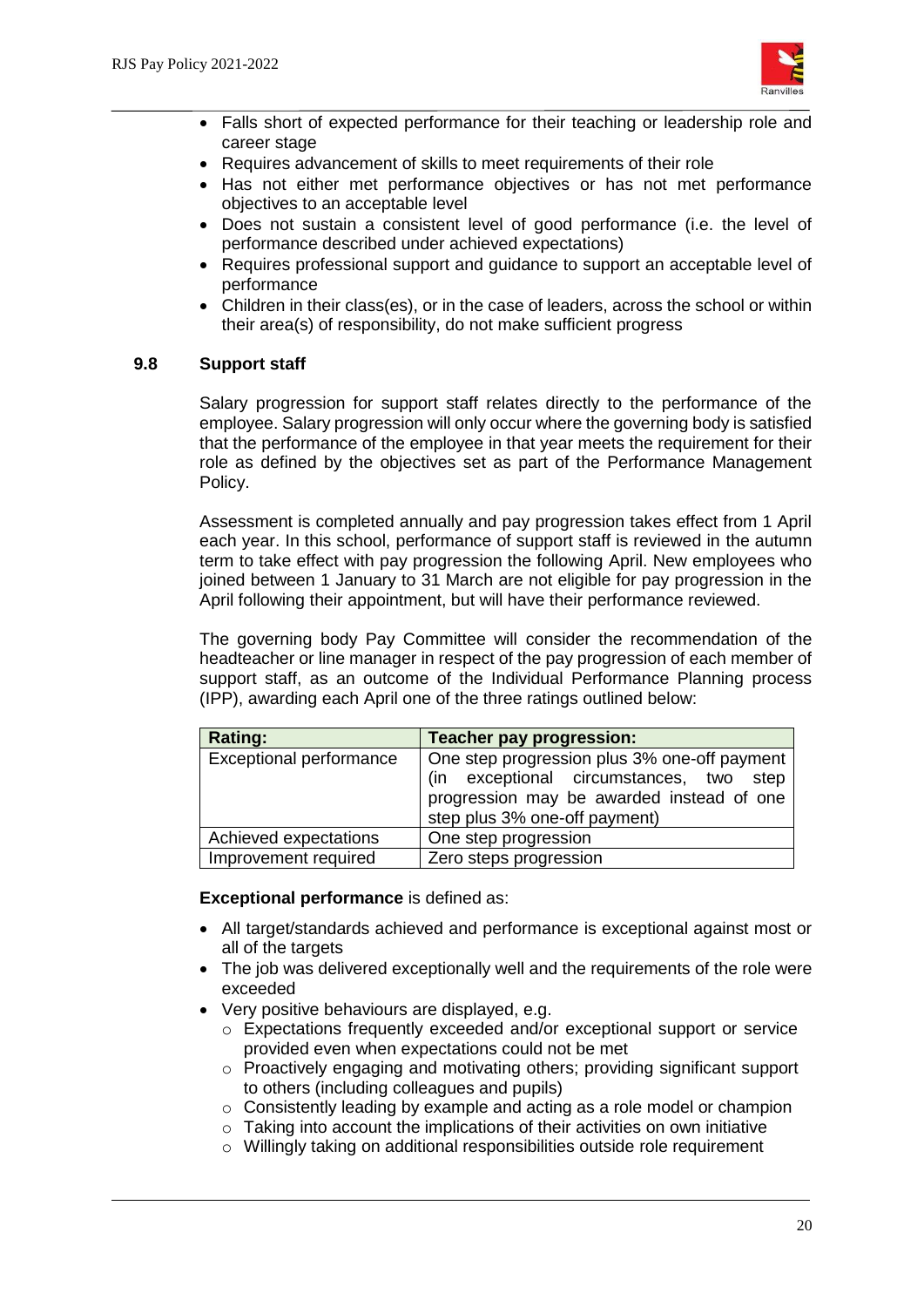

#### **Meets expectations** is defined as:

- Consistently met the majority of targets/standards in some areas, accomplishments may have exceeded expectations, whereas in others they may occasionally have fallen slightly short; however, the overall performance is acceptable for accomplishing targets/standards
- The job was delivered and the requirements of the role met
- Behaviour and the way the role has been performed has met expectations e.g.
	- o Good support and service to pupils and colleagues
	- o Contributing to the team and supporting others in their role
	- o Positive attitude to achieving targets
	- o Engaging in opportunities to learn and develop

## **Improvement required** is defined as:

- Targets not achieved and/or performance frequently fell below role requirements
- The job was either not accomplished in its entirety or was accomplished with too high a reliance on others ('hand holding')
- Behaviour has not met expectations e.g.
	- o Poor support and service to pupils and colleagues
	- o Negative impact on team or individual's goals
	- $\circ$  Making minimal contributions to the team or not helping others
	- o Resisting opportunities to learn or improve

#### **9.9 Absence**

#### **9.9.1 Teaching staff**

For teaching staff special arrangements are in place for individuals who have been absent from work for more than 9 months of the year. In these cases, assessment of performance within the academic year may be difficult. Where there is not enough evidence to support a performance rating under section 9.7 due to absence, an 'achieved expectations' rating will normally be applied. The exception to this is if the performance rating for the preceding year was 'not met expectations', in which case that rating should apply, unless the headteacher can demonstrate to governors a strongly evidenced argument to change the rating.

#### **9.9.2 Support staff**

For support staff, the EHCC collective agreement has special arrangements in place for individuals who have been absent from work for more than nine months of the year. In these cases, an 'achieved expectations' rating will be applied. The exception to this is if the performance rating for the preceding year was 'improvement required', in which case that rating should apply, unless the headteacher can demonstrate a strongly evidenced argument to governors to change the rating. In cases of absence of less than 9 months of the year, the headteacher will rate the performance based on the period of work in attendance.

#### **10. Allowances and other payments**

This section sets out the payments this governing body has determined may be payable in the school to certain groups of employees and/or specific post holders. A teacher in receipt of safeguarded salary may have the value of that safeguarding reduced or removed, depending on the allowance being paid to that teacher.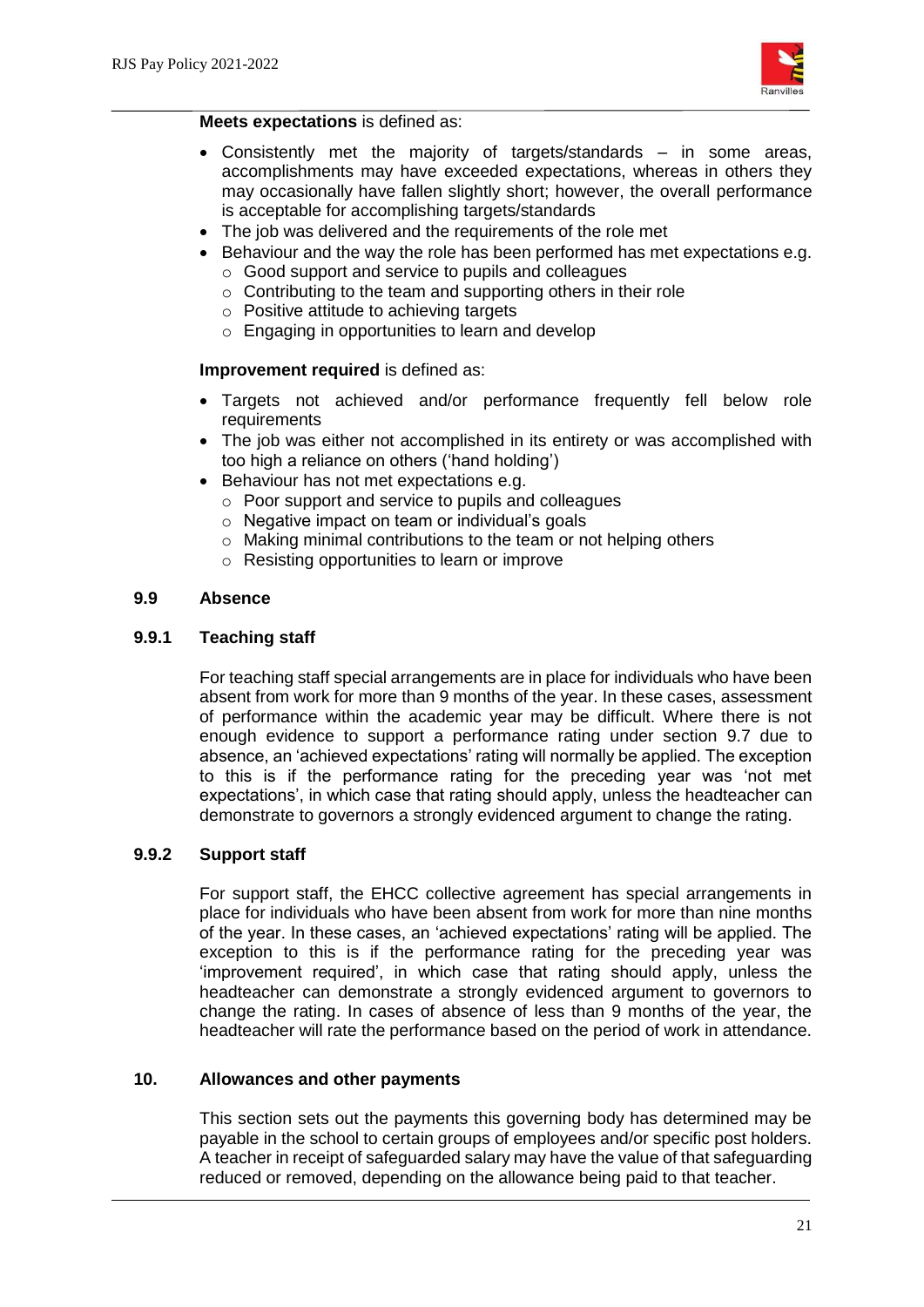

#### **10.1 Headteacher**

The headteacher at this school is paid under the arrangements as outlined in the 2013 Document. As at 1 September 2014, the headteacher of this school was not in receipt of any additional allowances and should this situation need to change, the governing body would consider this a substantial change and review the pay arrangements and bring the headteacher onto arrangements which apply under the current School Teachers' Pay and Conditions Document.

#### **10.2 Allowances/payments for all teachers, including headteachers**

This section defines payments that the governing body has determined as payable in this school to all teachers, including those on the leadership range, leading practitioners, qualified classroom teachers (including newly qualified/early career teachers) and unqualified teachers.

## **10.2.1 Continuing professional development**

Teachers who are asked to and agree voluntarily to undertake continuing professional development outside of directed time may be entitled to an additional payment. This payment will be considered by the Pay Committee in advance of the specific activity.

## **10.2.2 Initial Teacher Training activities**

The school does not operate an approved school-centred Initial Teaching Training scheme.

#### **10.2.3 Out of school hours learning activities ('booster classes')**

For activities covered by teachers who voluntarily undertake learning activities outside of the normal school hours and whose salary range does not take account of such activity, a payment will be made in accordance with rates defined by the local authority.

Support staff who voluntarily undertake any duties outside of normal hours of work shall be paid in accordance with the rates for additional hours or overtime hours (see section 10.5.6).

#### **10.2.4 Consultancy**

The governing body will consider releasing members of staff from their normal working hours to undertake consultancy-type activities. Where this is approved by the governing body, the governing body shall place in writing the following details:

- the maximum number or days/hours of release within the academic year, and
- the full terms of the work to be carried out including arrangements for pay, expenses, time allocated to complete the work, and
- the nature of the consultancy work being undertaken.

In such circumstances, the payment made by the other party will be to the school and the governing body will consider whether there should be a payment to the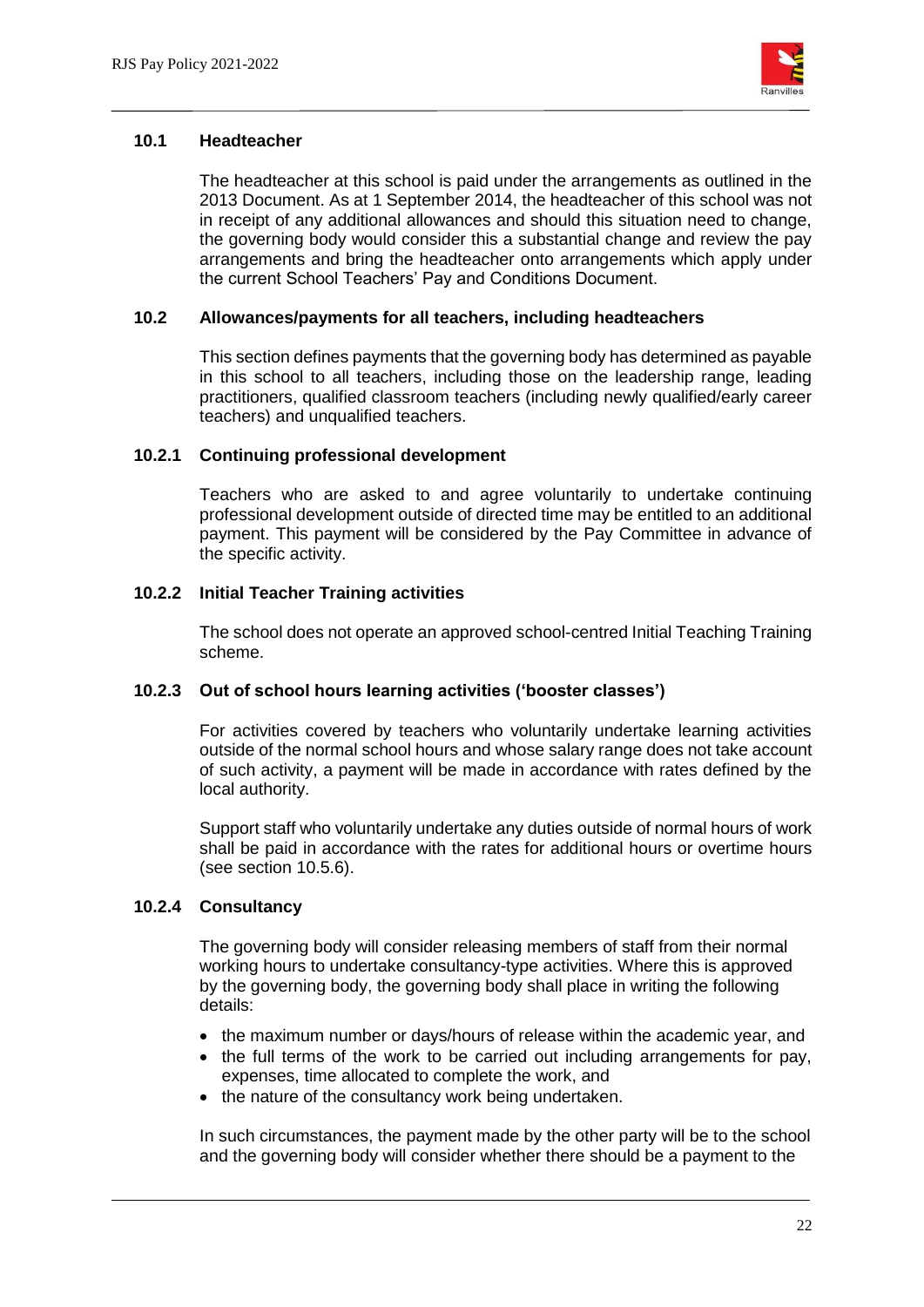

individuals undertaking the activity to reflect the additional responsibility and activity.

#### **10.2.5 Performance payments for teachers seconded to headship from another school**

Should a teacher (who is not a substantive headteacher), be seconded to this school as headteacher for a temporary period and meet this school's criteria for pay progression, the governing body of this school may determine to make a payment to the secondee to recognise their performance in this school, where the performance has been high quality throughout the secondment and they will not remain with the school to benefit from any pay progression.

In such circumstances, the governing body may pay a lump sum equivalent to the value of an additional point or two points on this school's headteacher range, but only where the secondee would otherwise not receive the full value of the point (or points) as a result of returning to their original school. This governing body will therefore liaise with the 'donor' school about performance-related payments.

## **10.2.6 Acting allowance**

Where staff are required to cover senior positions (i.e. those paid on the leadership range) because of sickness, other absence or prolonged vacancy, any additional payment due will be agreed with the employee ideally in advance but at least within four weeks of beginning that cover.

## **10.3 Allowances/payments for classroom teachers**

This section defines payments that the governing body has determined as payable in this school to classroom teachers, including qualified classroom teachers and newly qualified/early career teachers. Leading practitioners and unqualified teachers can receive some payments in this section, but not all. Those on the leadership group (headteachers and deputy/assistant headteachers) are excluded from receiving any payments in this section.

## **10.3.1 Recruitment allowances and/or benefits**

The governing body does not currently award recruitment/relocation incentives and/or benefits. The governing body will regularly review whether this discretion should be applied.

## **10.3.2 Retention incentives and/or benefits**

The governing body does not currently award retention incentives and/or benefits. The governing body will regularly review whether this discretion should be applied.

## **10.3.3 Teaching and learning responsibility payments (TLRs) – Levels 1 and 2**

TLRs will be awarded to the holders of posts indicated in the attached staffing structure (Appendix 2) which has been consulted upon with staff. TLRs are not payable to leading practitioners.

TLRs are awarded to classroom teachers paid on the qualified teacher ranges who undertake a sustained additional responsibility in the context of the school's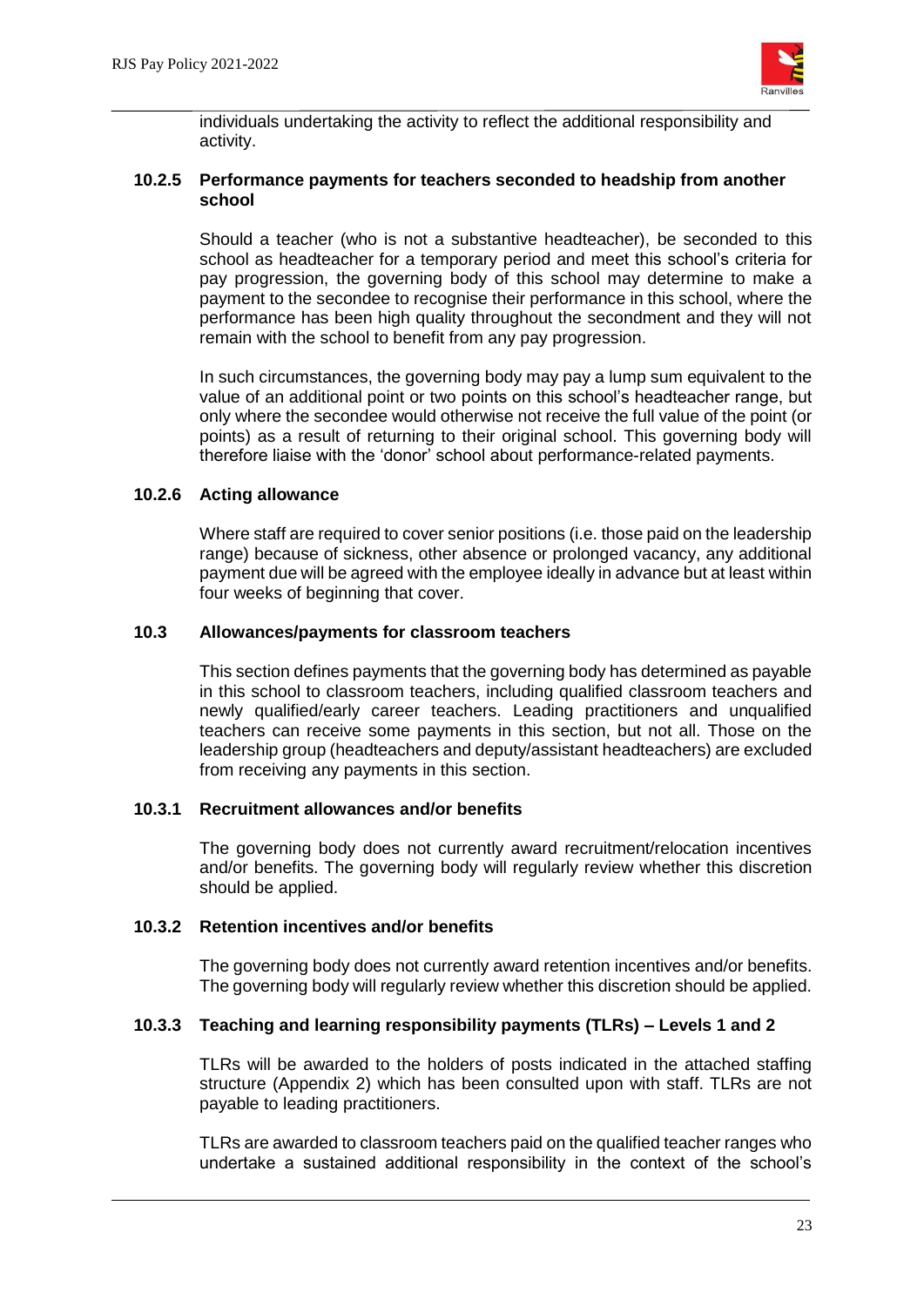

staffing structure for the purpose of ensuring the continued delivery of high quality teaching and learning for which they are responsible and accountable.

Before awarding a TLR, the governing body must be satisfied that the teacher's duties include a significant responsibility that is not required of all classroom teachers, and that

- is focused on teaching and learning; and
- requires the exercise of a teacher's professional skills and judgement; and
- requires the teacher to lead, manage and develop a subject or curriculum area; or to lead and manage pupil development across the curriculum; and
- has an impact on the educational progress of pupils other than the teacher's assigned classes or groups of pupils; and
- involves leading, developing and enhancing the teaching practice of other staff.

In addition, payment of a TLR 1 will require the teacher's role to include line management responsibility for a significant number of people.

TLR 2 will be awarded to the following full-time equivalent (FTE) values:

£2873 to the holder of Senior Teacher posts (currently 3fte within the structure)

No TLR 1s are awarded within this school.

The above amounts are full-time values which will be pro-rated in accordance with section 7.1 for part-time teachers and where teachers work part year.

#### **10.3.4 Teaching and learning responsibility payments (TLRs) – Level 3**

The school does not currently have any projects that should attract a TLR 3 payment. The governing body will regularly review whether the school structure needs to be modified to incorporate such projects and consult with staff where it is proposed to create TLR 3 posts.

#### **10.3.5 Special educational needs allowances**

The governing body does not currently have any posts or classroom teachers which meet the criteria as set out in the pay and conditions document for the award of special educational needs allowances. The governing body will regularly review whether these criteria are met.

#### **10.4 Allowances only payable to unqualified teachers – unqualified teacher allowance**

The governing body will pay an unqualified teachers' allowance to those on the unqualified pay range when the governing body considers their basic salary is not adequate having regard to their responsibilities, qualifications**,** experience and any recruitment difficulties. The value of the allowance will be determined according to the individual circumstances, in line with the statutory criteria below:

- the teacher has sustained additional responsibility focused on teaching and learning and requiring a teacher's professional skills and judgement; or
- the teacher has qualifications/experience which bring added value to role.

There are no such posts currently in the structure.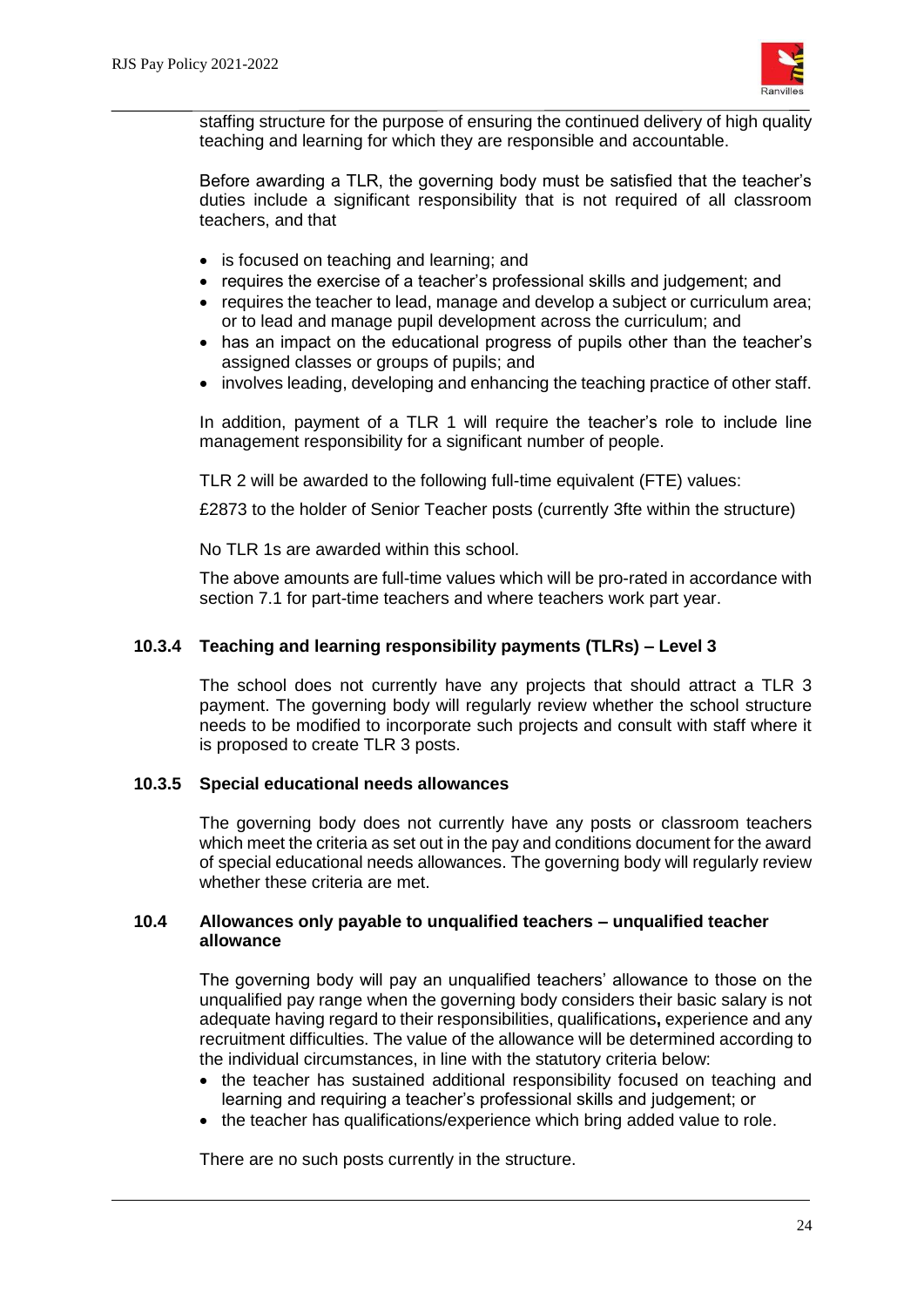

## **10.5 Allowances/payments available for support staff**

There are several additional allowances/payments made to support staff, as defined in the collective agreement with recognised trade unions which is known as the Employment in Hampshire County Council agreement, or EHCC 2007. The purpose of this section 10.5 is to set out which of these payments apply in this school. The contents of this section do not provide a separate entitlement contractually or otherwise beyond those entitlements contained within the collective agreement (EHCC 2007). Any amendment to that agreement overrides the contents of this section 10.5.

#### **10.5.1 Night working, weekend working and shift working**

The governing body does not currently have any posts which meet the criteria as set out in the EHCC 2007 agreement for the payment of night working, weekend working or shift working allowances. The governing body will regularly review whether these criteria are met and if payments are due, these shall be made in accordance with the EHCC 2007 agreement.

#### **10.5.2 Stand-by, sleeping in allowances and call out payments**

Some areas of work require staff to be available either at home or at their place of work to be called on if required to deal with emergency or unusual situations.

#### **a) Stand-by**

The governing body does not currently have any posts which meet the criteria as set out in the EHCC 2007 agreement for the payment of stand-by allowances. The governing body will regularly review whether these criteria are met and if payments are due, these shall be made in accordance with the EHCC 2007 agreement.

#### **b) Call out – not on standby**

There will be occasions when an employee is not on standby but nevertheless gets called out at short notice to attend work on site in response to an unplanned or emergency situation, for example a caretaker responding to the police with regard to a break-in on site.

When an employee NOT on standby is required to attend work this will be paid at the appropriate hourly rate for all hours worked, excluding normal travel time to standard place of work.

Call out rate for those not on standby rota: £25.00 per occasion

#### **c) Sleeping In**

The governing body does not currently have any posts which meet the criteria as set out in the EHCC 2007 agreement for the payment of sleeping in allowances. The governing body will regularly review whether these criteria are met and if payments are due these shall be made in accordance with the EHCC 2007 agreement.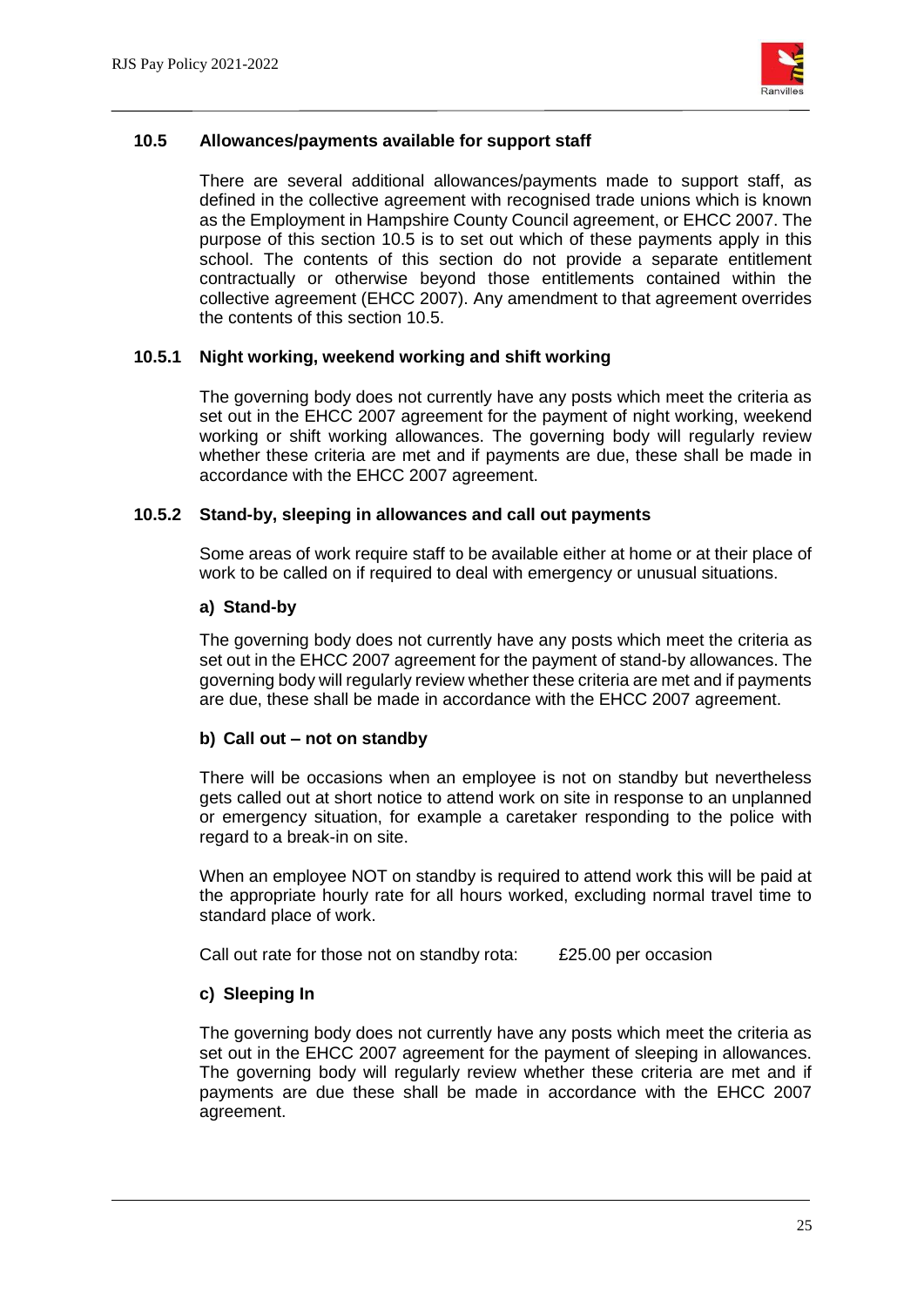

## **10.5.3 Acting up allowances**

The circumstances in which such arrangements might attract payment are covered in Hampshire County Council's salary policy. Typically employees will act up into a higher graded role for at least one month to attract payment. Where an employee takes on additional responsibilities that are not acting up then the governing body, as advised by the headteacher, needs to assess whether the employee can accommodate the duties within the normal range of hours and consider whether the circumstances are exceptional to warrant consideration of a payment under the special recognition scheme (as outlined in section 10.5.7) and not as an acting up allowance.

## **10.5.4 First aid allowance**

A headteacher may designate a first aider, from amongst staff who hold a qualification approved by the HSE, to provide first aid to staff and others at their school as necessary. They may also take delegated responsibility for the checking and maintenance of first aid resources – medical box, information, updating of local procedures, etc. The designated first aider will receive the first aid allowance of £120 per annum.

This allowance is not payable to qualified first aiders or persons appointed to look after checking and maintenance of first aid resources – medical box, information, updating of local procedures, etc, who are not designated as a first aider for their school, i.e. holding a first aid certificate alone does not entitle an employee to receive the first aid allowance.

#### **10.5.5 Working from home allowance**

The governing body does not currently have any posts which meet the criteria as set out in the EHCC 2007 agreement for the payment of a home working allowance. The governing body will regularly review whether these criteria are met.

#### **10.5.6 Overtime and additional hours**

Table 8 sets out the rates for overtime and additional hours which apply since 2011. Additional hours are those hours worked which are above the employee's contracted hours in that contract, but which fall before 37 in anyone week. Overtime hours are those hours worked which are above 37 hours per week in that contract. Overtime rates will not be paid in conjunction with night, shift or weekend working payments for any grade of employee (only the higher rate of the two can be claimed).

These rates do not form part of the EHCC 2007 agreement as negotiations with recognised unions failed to reach agreement. Employees who were employed at the time of this change and who were claiming overtime were asked individually to vary their contract of employment.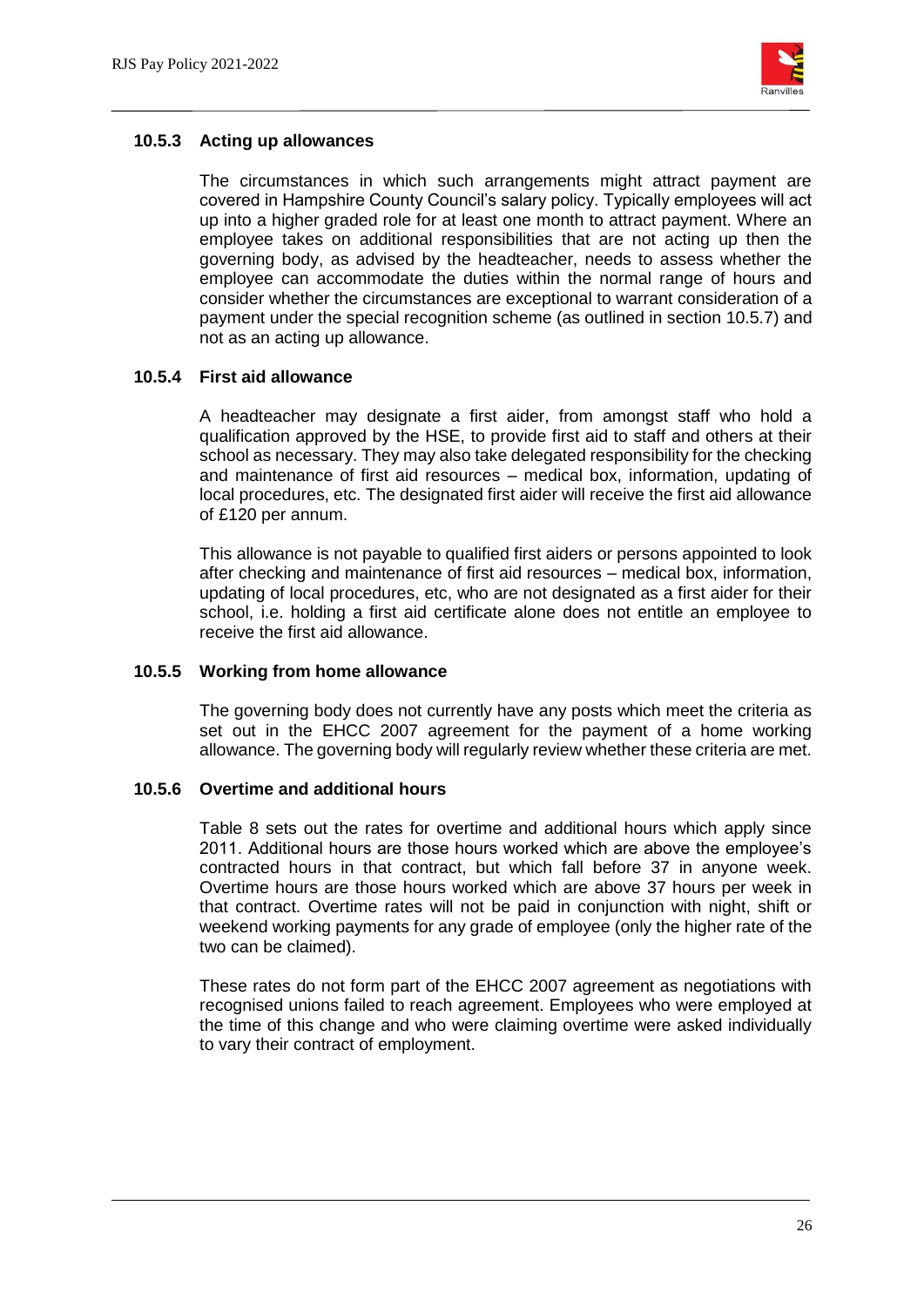

|               |                             |           | Additional   | Overtime #     |
|---------------|-----------------------------|-----------|--------------|----------------|
| Type          | Days                        | Time      | hours *      |                |
| Days          | Mon-Fri                     | $07:00 -$ | Time         | Time           |
|               |                             | 22:00     |              |                |
| <b>Nights</b> | Mon into Tue                | $22:00 -$ | Time and     | Time and a     |
|               |                             | 07:00     | a third      | half           |
|               | Tue into Wed                | $22:00 -$ |              |                |
|               |                             | 07:00     |              |                |
|               | Wed into Thu                | $22:00 -$ |              |                |
|               |                             | 07:00     |              |                |
|               | Thu into Fri                | $22:00 -$ |              |                |
|               |                             | 07:00     |              |                |
| <b>Nights</b> | Fri                         | $22:00 -$ | Time and     | Time and a     |
|               |                             | 24:00     | a third      | half           |
| Weekend       | Saturday                    | $00:00 -$ | Time and     | Time and a     |
|               |                             | 07:00     | a third      | half           |
|               | Saturday                    | $22:00 -$ | Time and     | Time and a     |
|               |                             | 24:00     | a third      | half           |
|               | Sunday                      | $00:00 -$ | Time and     | Time and a     |
|               |                             | 24:00     | a half       | half           |
|               |                             |           |              |                |
| <b>Nights</b> | Monday                      | $00:00 -$ | Time and     | Time and a     |
|               |                             | 07:00     | a third      | half           |
| <b>Bank</b>   | There are normally 8        | 00:00     | Double       | Double time    |
| Holidays      | public holidays             |           | time plus    | plus an        |
|               |                             |           | an           | entitlement    |
|               | Good Friday                 |           | entitlement  | to time off in |
|               | Easter Monday               |           | to time off  | lieu at a      |
|               | Early May Bank Holiday      |           | in lieu at a | later date.    |
|               | Late May Bank Holiday       |           | later date   |                |
|               | <b>August Bank Holiday</b>  |           |              |                |
|               | <b>Christmas Day</b>        |           |              |                |
|               | <b>Boxing Day</b>           |           |              |                |
|               | New Years Day               |           |              |                |
|               | (Where a public holiday     |           |              |                |
|               | falls on a Saturday or      |           |              |                |
|               | Sunday then the Council     |           |              |                |
|               | will normally designate the |           |              |                |
|               | next one or the following   |           |              |                |
|               | day as the designated       |           |              |                |
|               | 'public holiday'.)          |           |              |                |

#### *Table 8: Rates of pay for additional hours, overtime hours and night and weekend working*

## **10.5.7 Special recognition scheme**

The governing body may recognise exceptional performance on a particular project or element of work by making a one-off payment under this scheme. An award may be made of up to 10% of an employee's basic salary.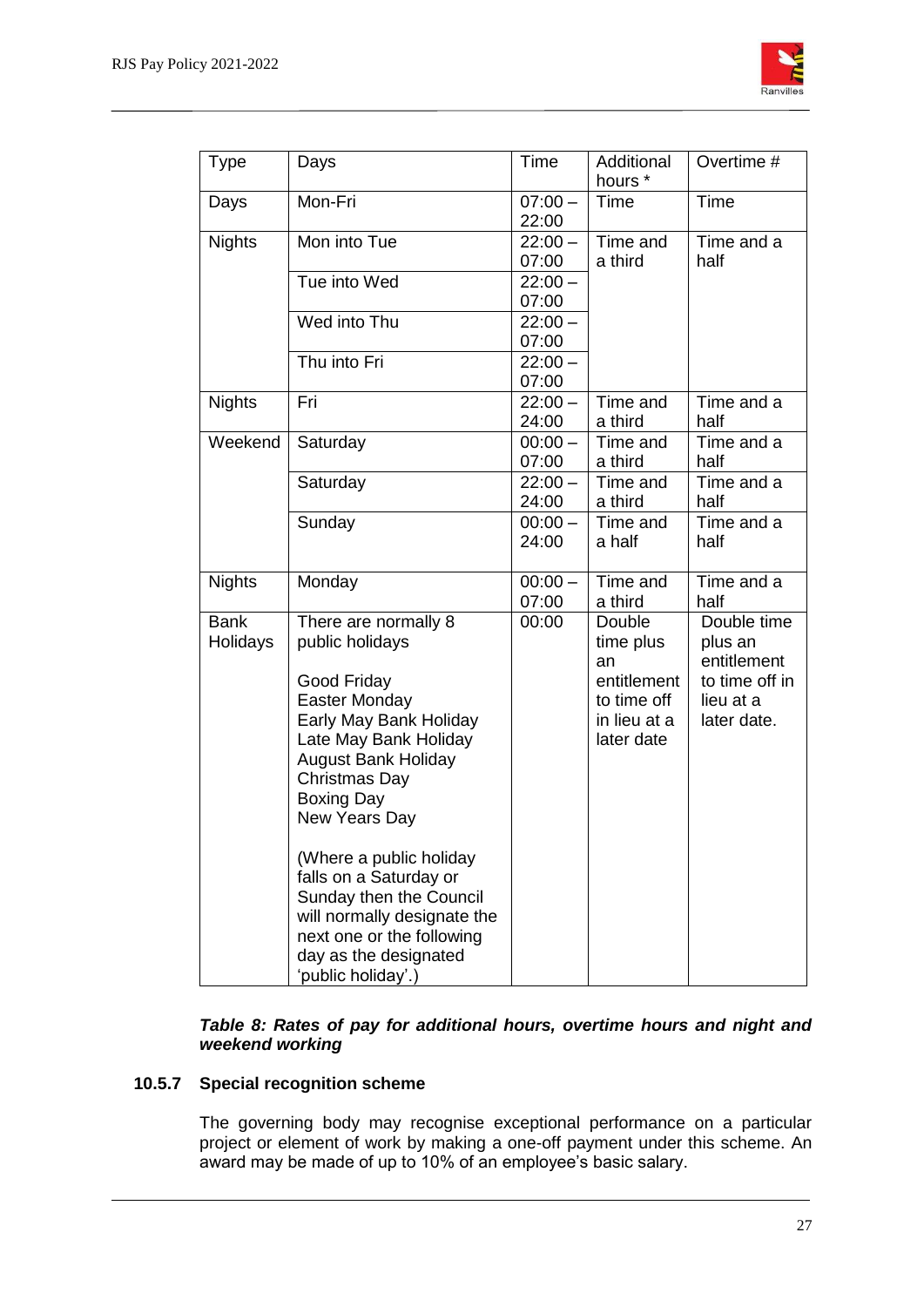

## **10.5.8 Market supplements**

Where there is specific difficulty in recruiting and/or retaining a certain category of support staff, the governing body will give consideration to the use of market supplements, subject to statutory and local criteria being met.

#### **10.6 Holiday pay payments**

In limited and exceptional circumstances, an employee may be entitled to an additional payment in respect of holiday pay, to ensure that they will not be financially worse off during periods of statutory annual leave (the minimum annual leave entitlement set by legislation, i.e. 20 days). This applies when a teacher or member of support staff submits a relevant claim, in which case an additional holiday pay payment may be made in addition to that claim, paid in the same month in which the relevant claim is paid. The relevant claims which may qualify for a holiday pay payment are limited to:

- Overtime or additional hours
- Sleep in payments
- Call out
- Standby fee
- Shift premiums
- Out of school learning activities (booster classes or one-to-one tuition)
- Continuing professional development, consultancy, seconded headteachers and Initial Teacher Training activities (paid via professional duties)

Where a holiday pay payment is due, it will be calculated on the following basis:

- Teachers: a payment of 20/195 of the value of the relevant claim.
- Support staff: a payment of 20/261 of the value of the relevant claim.

#### **11. Overpayments**

The governing body and/or local authority will seek to recover all overpayments. The process the school will follow is set out in the Procedure for recovery of overpayments.

Where a pay deduction is required to recover an overpayment of wages or expenses, there is no requirement for an employer to obtain a written mandate from the employee, but in this situation the governing body will seek to obtain the employee's agreement.

Where the governing body and/or local authority has incorrectly told a new employee, orally or in writing, that they will receive a specific payment and the employee has accepted a job on that basis, the governing body and/or local authority will review whether to serve notice of a change in contract to correct the error. Advice will be sought in such situations.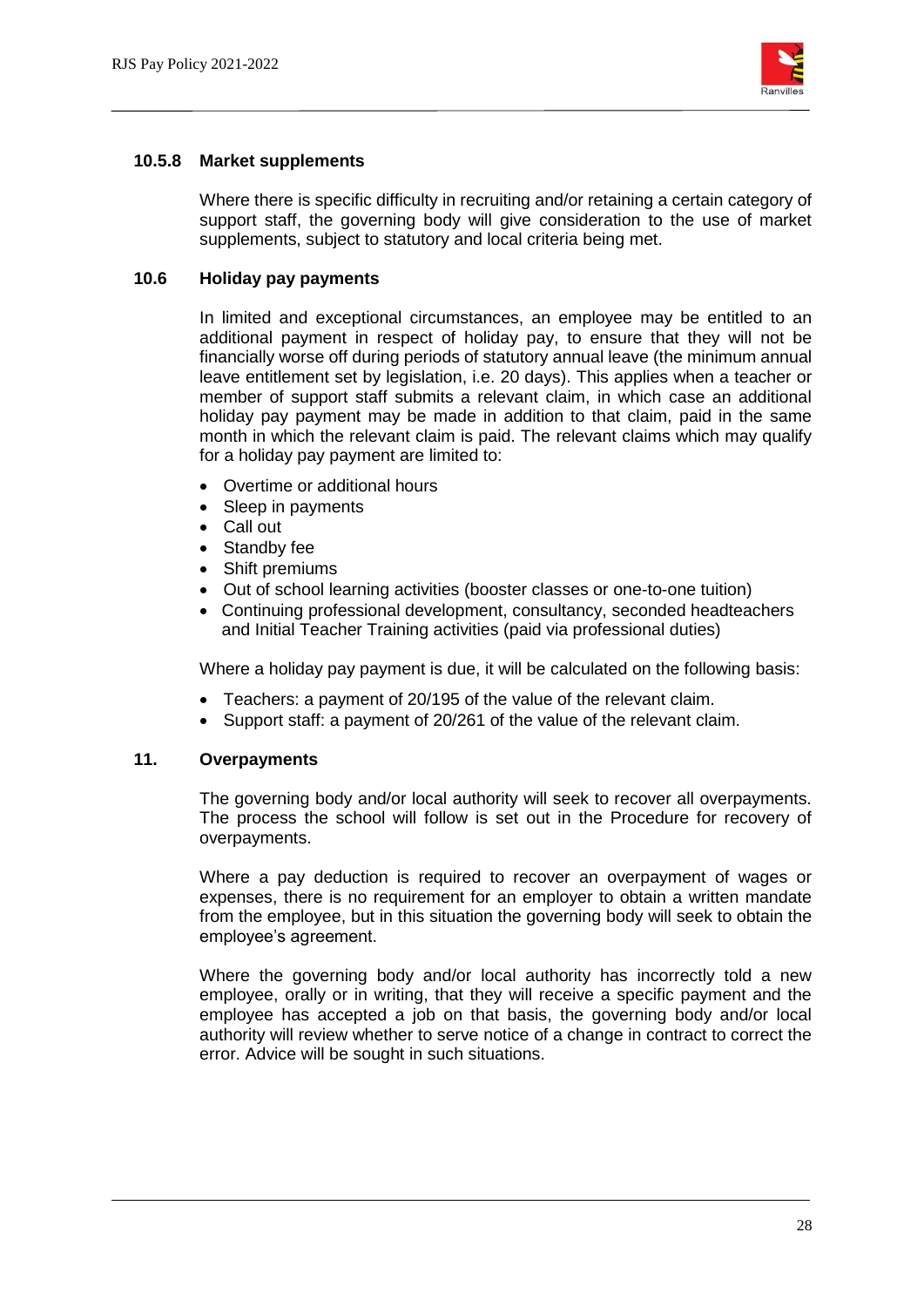

#### **12. Appeal arrangements**

The arrangements for considering appeals in relation to pay including withholding of pay progression based on performance management are as follows:

- 1. A member of staff may appeal in relation to their pay on the grounds specified in (2) below.
- 2. The grounds for appeal are that the person or committee by whom the decision was made:
	- incorrectly applied any provision of the relevant terms and conditions of service;
	- failed to have proper regard to statutory guidance, such as Teacher Standards;
	- failed to take proper account of relevant evidence;
	- failed to consistently apply the school's pay, or performance management policy;
	- took account of irrelevant or inaccurate evidence;
	- was biased; or
	- otherwise unlawfully discriminated against the member of staff.

An issue raised as a pay appeal cannot then be raised again as a grievance.

3. Employees who are dissatisfied in relation to their pay have a statutory right to raise a formal complaint about that decision, which is termed a grievance. The process defined within this section meets the statutory requirements for raising a grievance and therefore an issue raised as a pay appeal cannot then be raised again under the school's formal Grievance Procedure and/or any complaints about pay that are submitted under the grievance procedure will be considered under this procedure rather than the Grievance Procedure.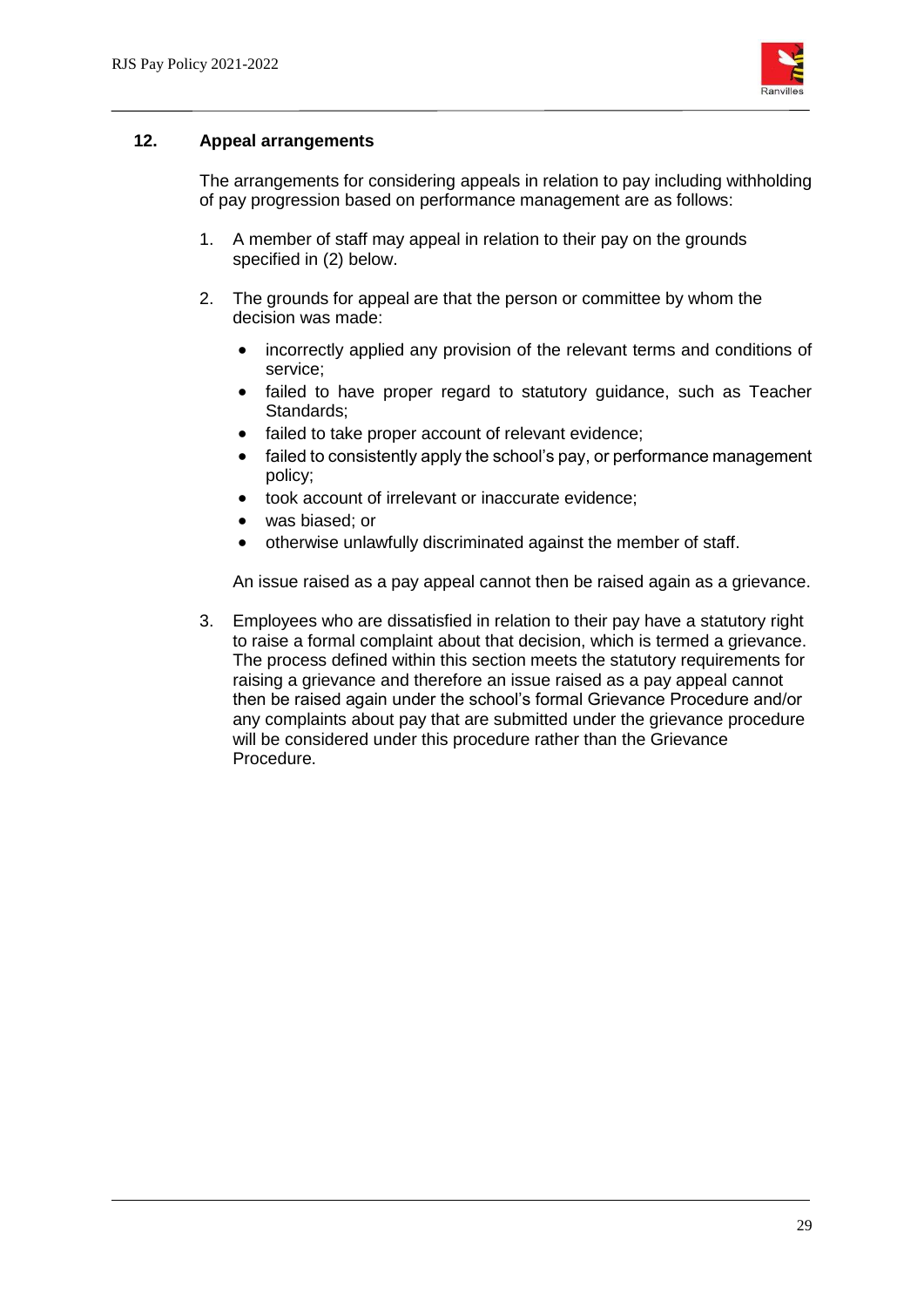

## **Appendix 1: School timetabled teaching week (STTW)**

The statutory definition of the STTW is "school session hours that are timetabled for teaching".

- 
- 
- PPA time registration<br>• other non-contact time assemblies • other non-contact time
- The statutory definition includes: The statutory definition excludes:
	- teaching break times<br>• PPA time
		-
		-

These inclusions and exclusions are only for the purposes of calculating a part-time teacher's pay. Part-time teachers will still be paid for time spent carrying out these excluded activities and these continue to be part of directed time, although the calculation of their pay in proportion to the school STTW will not include this time.

| <b>Times</b>    | <b>Activity</b>                                                                | Included/<br>excluded in   | <b>Hours and Mins</b><br>included             |
|-----------------|--------------------------------------------------------------------------------|----------------------------|-----------------------------------------------|
|                 |                                                                                | <b>STTW</b>                | in STTW                                       |
| $9:00 - 9:10$   | Registration -<br>including taught<br>handwriting,<br>spelling, grammar<br>etc | Included                   | 0:10                                          |
| $9:10 - 9:25$   | Sunrise                                                                        | Included                   | 0:15                                          |
| $9:25 - 10:25$  | <b>Taught Time</b>                                                             | Included                   | 1:00                                          |
| $10:25 - 10:40$ | Assembly                                                                       | Excluded                   |                                               |
| 10:40 - 10:55   | <b>Break Time</b>                                                              | Excluded                   |                                               |
| $10:55 - 12:00$ | <b>Taught Time</b>                                                             | Included                   | 1:05                                          |
| $12:00 - 1:00$  | Lunchtime                                                                      | Excluded                   | $\overline{\phantom{a}}$                      |
| $1:00 - 3:30$   | <b>Taught Time</b>                                                             | Included                   | 2:30                                          |
|                 |                                                                                | <b>DAILY TOTAL</b>         | $= 5:00$ (5hrs,<br>0mins)                     |
|                 |                                                                                |                            | (5.00HRS)                                     |
|                 |                                                                                | <b>WEEKLY TOTAL - STTW</b> | $5:00 \times 5 =$<br>25:00 (25hrs,<br>00mins) |
|                 |                                                                                |                            | (25.00HRS)                                    |

The school operates with one timetable, with a STTW of 25 hours per week.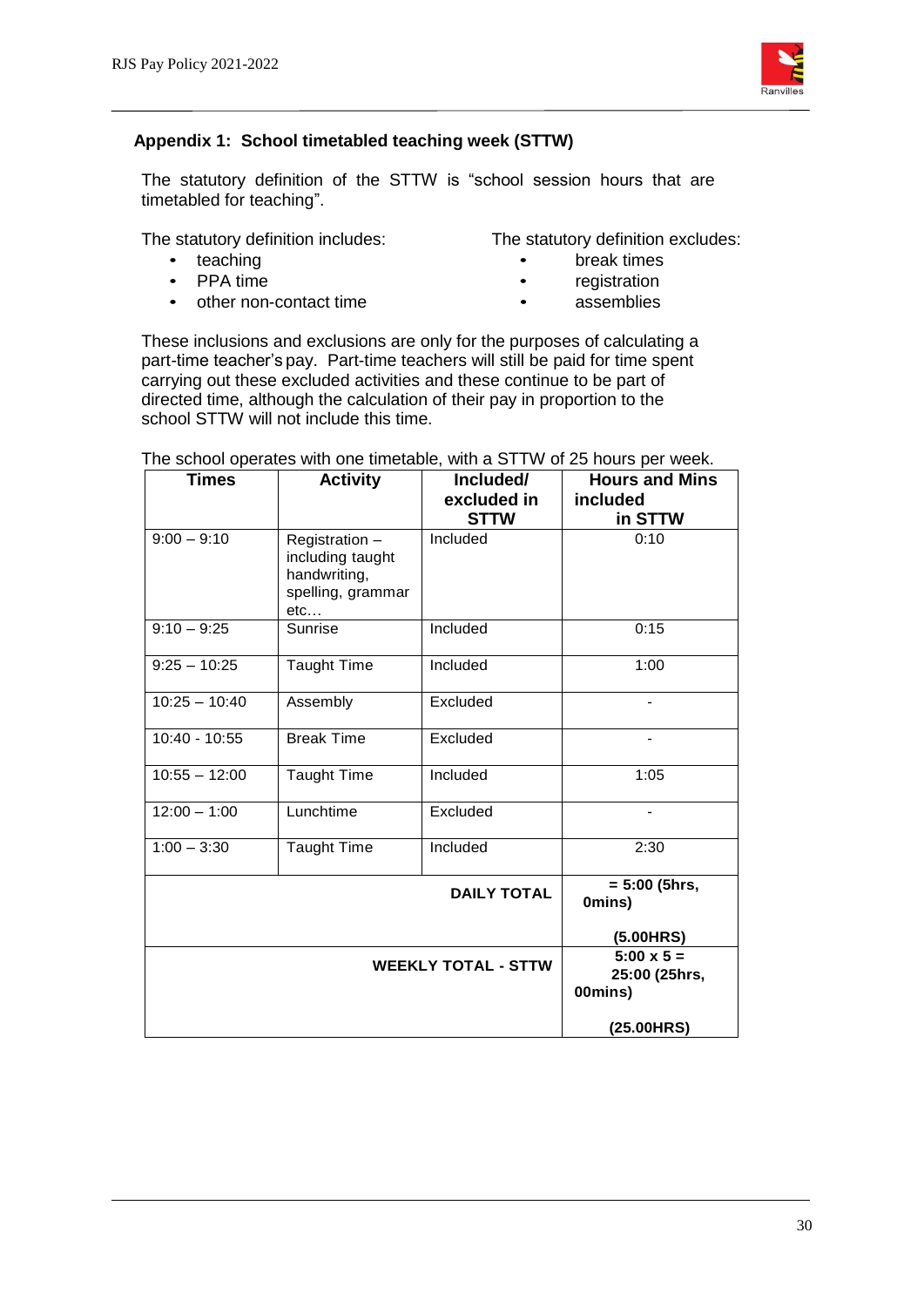

## **Appendix 2: Staffing structure for the school**

#### **Senior Leadership Team**

| Headteacher | Deputy Headteacher |
|-------------|--------------------|
| l 1.0fte    | 1.0fte             |

## **Teaching and Leadership Posts (TLR 2)**

| l Senior Teachers | <b>SENDCo</b> |
|-------------------|---------------|
| l 2.0fte          | 1.0fte        |

#### **Teachers**

| <b>Classroom Teachers</b> |  |
|---------------------------|--|
| 6.0fte                    |  |

#### **Support staff**

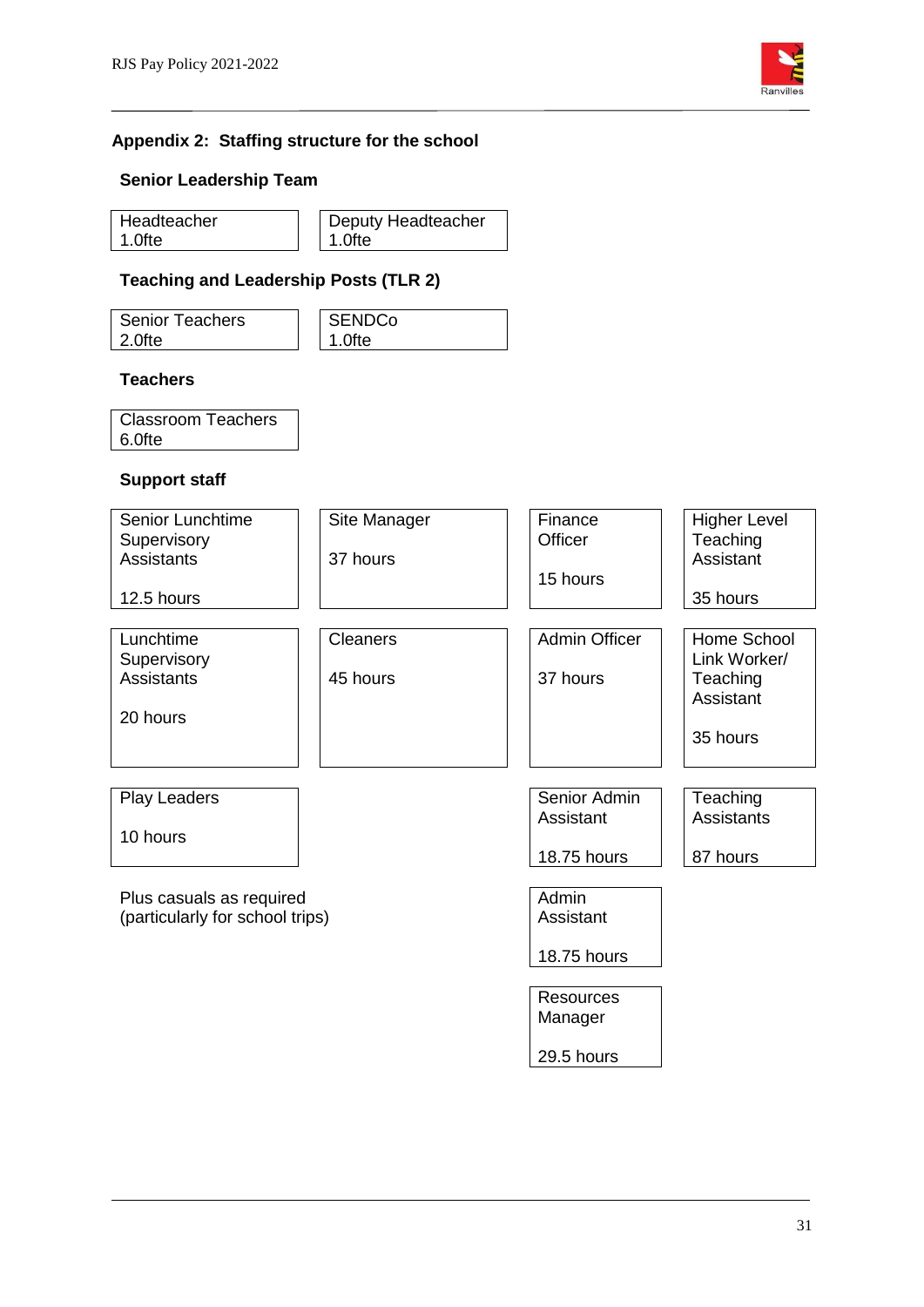

## **Appendix 3: Career expectations framework for all teachers, including leadership**

Ranvilles Junior School have adopted the following career expectations framework developed by Hampshire County Council. This is further underpinned by additional guidance on the teacher standards.

This framework provides an indicative summary of potential performance against each rating by career stage.

#### **Early career teacher**

| Not meeting expectations                                                                                                                                                                                                                                                                                                                                                                                                                                                                                                                                                                                                                                                                                         | <b>Achieved expectations</b>                                                                                                                                                                                                                                                                                                                                                                                                                                                                                                                                                                                                                                                                                                                                       | <b>Exceptional performance</b>                                                                                                                                                                                                                                                                                                                                                                                                                                                                                                                                                                                                                                                                                                         |
|------------------------------------------------------------------------------------------------------------------------------------------------------------------------------------------------------------------------------------------------------------------------------------------------------------------------------------------------------------------------------------------------------------------------------------------------------------------------------------------------------------------------------------------------------------------------------------------------------------------------------------------------------------------------------------------------------------------|--------------------------------------------------------------------------------------------------------------------------------------------------------------------------------------------------------------------------------------------------------------------------------------------------------------------------------------------------------------------------------------------------------------------------------------------------------------------------------------------------------------------------------------------------------------------------------------------------------------------------------------------------------------------------------------------------------------------------------------------------------------------|----------------------------------------------------------------------------------------------------------------------------------------------------------------------------------------------------------------------------------------------------------------------------------------------------------------------------------------------------------------------------------------------------------------------------------------------------------------------------------------------------------------------------------------------------------------------------------------------------------------------------------------------------------------------------------------------------------------------------------------|
| Falls short of expected performance<br>Requires urgent advancement of skills to meet<br>requirements of their role<br>Has not consistently met the objectives set on the<br>ECT paperwork.<br>Even with appropriate support has not met<br>teacher standards on the evidence tracker.<br>Has not reached the 'expected standard' on the<br>First Assessment at the end of Year 1 or the Final<br>Assessment at the end of Year 2 of the ECT<br>programme or is not on track in progress reviews.<br>Expectations of self and pupils are too low<br>Skills, knowledge and/or practice require<br>$\bullet$<br>development in some areas of the teachers'<br>standards<br>Children do not make sufficient progress | Consistently demonstrates expected performance,<br>according to the expectations of their role<br>Confidently demonstrates sound teaching skills,<br>knowledge and practice, although there are areas of the<br>curriculum which require further development<br>Has consistently met the objectives set on the ECT<br>paperwork<br>Has reached the 'expected standard' on the First<br>Assessment at the end of Year 1 or the Final<br>Assessment at the end of Year 2 of the ECT<br>programme.<br>Where first assessment or final assessment has not yet<br>taken place, evidence from progress reviews indicates,<br>on track for 'expected standard'<br>With appropriate support from an ECT mentor and<br>colleagues, demonstrates consistent good performance | Meets Achieved expectations plus:<br>• Consistently demonstrates performance<br>significantly above expected performance,<br>according to the expectations of their role<br>• In some areas/subjects demonstrate exceptional<br>teaching skills, knowledge and practice<br>• Has significantly exceeded the objectives set on the<br>ECT paperwork.<br>• Has reached the 'exceeded standard' on the First<br>Assessment at the end of Year 1 or the Final<br>Assessment at the end of Year 2 of the ECT<br>programme.<br>• Where first assessment or final assessment has not<br>yet taken place, evidence from progress reviews<br>indicates, on track for 'exceeded standard'<br>• Consistently, and independently, meets or exceeds |
| Where an individual has potential to be rated against<br>this rating, the expectation is that support will be<br>given, at the earliest opportunity, to enable<br>improvement. Schools should already be engaging<br>with their Appropriate Body where this rating is being<br>considered as concerns would be evidenced in the<br>progress reviews and end of year assessments. HR<br>support and advice should also be sought where<br>required.                                                                                                                                                                                                                                                               | For those in or at the end of year 1, quality of teaching<br>is at least good and broadly consistent and for those in<br>or at end of year 2, evidence that quality of teaching is<br>more consistently good<br>With appropriate support, meets the requirements of all<br>teaching standards on the evidence tracker<br>Seeks professional support and guidance to guide<br>$\bullet$<br>further development, taking responsibility for<br>professional development<br>With appropriate support from an ECT mentor and<br>colleagues, effective teaching enables all pupils to<br>make good progress                                                                                                                                                              | all teaching standards based on the evidence<br>tracker<br>Sustained progress of pupils is evident, as is good<br>subject knowledge.                                                                                                                                                                                                                                                                                                                                                                                                                                                                                                                                                                                                   |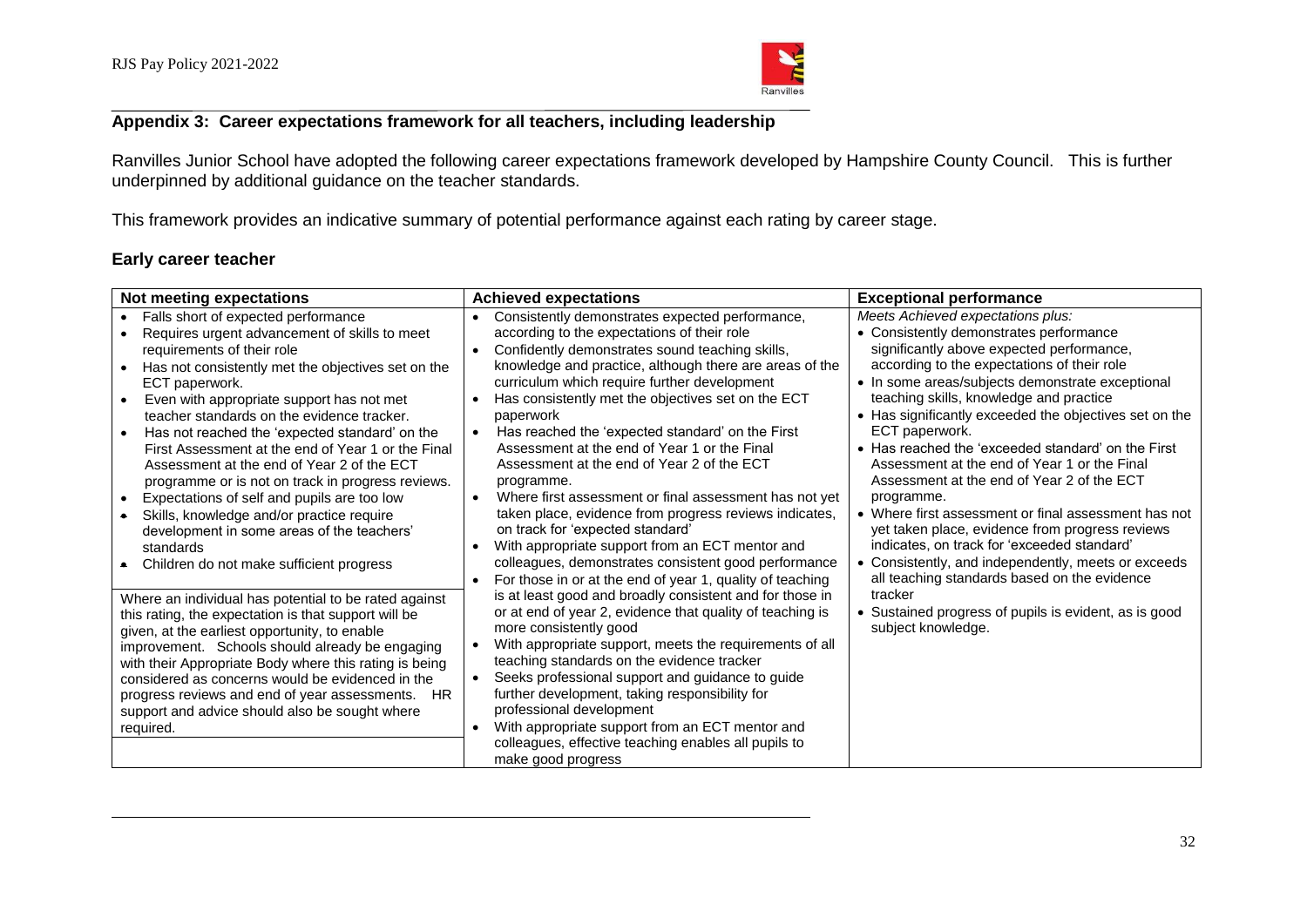

## **Main pay range**

| Not meeting expectations                                                                                                                                                                                                                                                                                                                                                                                                                                                                                                                                                                                                                                                                                                                                                                                                                                                                                                                                                                                            | <b>Achieved expectations</b>                                                                                                                                                                                                                                                                                                                                                                                                                                                                                                                                                                                                                                           | <b>Exceptional performance</b>                                                                                                                                                                                                                                                                                                                                                                                                                                                                                                                                                                                                                                                                                                                                                                                                           |
|---------------------------------------------------------------------------------------------------------------------------------------------------------------------------------------------------------------------------------------------------------------------------------------------------------------------------------------------------------------------------------------------------------------------------------------------------------------------------------------------------------------------------------------------------------------------------------------------------------------------------------------------------------------------------------------------------------------------------------------------------------------------------------------------------------------------------------------------------------------------------------------------------------------------------------------------------------------------------------------------------------------------|------------------------------------------------------------------------------------------------------------------------------------------------------------------------------------------------------------------------------------------------------------------------------------------------------------------------------------------------------------------------------------------------------------------------------------------------------------------------------------------------------------------------------------------------------------------------------------------------------------------------------------------------------------------------|------------------------------------------------------------------------------------------------------------------------------------------------------------------------------------------------------------------------------------------------------------------------------------------------------------------------------------------------------------------------------------------------------------------------------------------------------------------------------------------------------------------------------------------------------------------------------------------------------------------------------------------------------------------------------------------------------------------------------------------------------------------------------------------------------------------------------------------|
| Skills, knowledge and/or practice require<br>development in some areas of the teachers'<br>standards<br>Falls short of expected performance<br>Does not sustain a consistent level of good<br>performance<br>Requires advancement of skills to meet<br>$\bullet$<br>requirements of their role<br>Has either not met performance objectives or has<br>not met performance objectives to an acceptable<br>level<br>Displays a consistent lack of quality<br>Requires professional support and guidance to<br>support performance<br>Children do not make sufficient progress<br>Where an individual has potential to be rated against<br>this rating, the expectation is that support will be<br>given, at the earliest opportunity, to enable<br>improvement. Depending on the circumstances of the<br>case, this may be as part of the school's normal<br>performance management policy or through<br>application of the school's capability procedures. HR<br>support and advice should be sought where required. | Consistently meets the requirements of all teaching<br>standards<br>Consistently demonstrates expected performance,<br>$\bullet$<br>according to the expectations of their role<br>Confidently demonstrates sound teaching skills,<br>$\bullet$<br>knowledge and practice<br>Has met all performance management objectives to an<br>$\bullet$<br>appropriate and acceptable level<br>Demonstrates consistent good performance<br>May seek professional support and guidance to guide<br>further development and in strong areas can offer<br>guidance and cascade best practice to others<br>Sustained progress of pupils is evident, as is good<br>subject knowledge. | Meets Achieved expectations plus:<br>Consistently demonstrates performance<br>significantly above expected performance,<br>according to the expectations of their role<br>Frequently demonstrates exceptional teaching<br>skills, knowledge and practice<br>Has significantly exceeded performance<br>$\bullet$<br>management objectives, adding substantial value<br>and lasting benefits to the whole school<br>Consistently meets, and is a role model for, all<br>teaching standards<br>Even where not a requirement of their role, acts<br>as a role model able to offer professional<br>guidance and cascade best practice to others in<br>many areas<br>High Quality Inclusive Teaching (HQIT) and high<br>expectations lead to accelerated progress of all<br>pupils including those with SEND needs or who<br>are disadvantaged |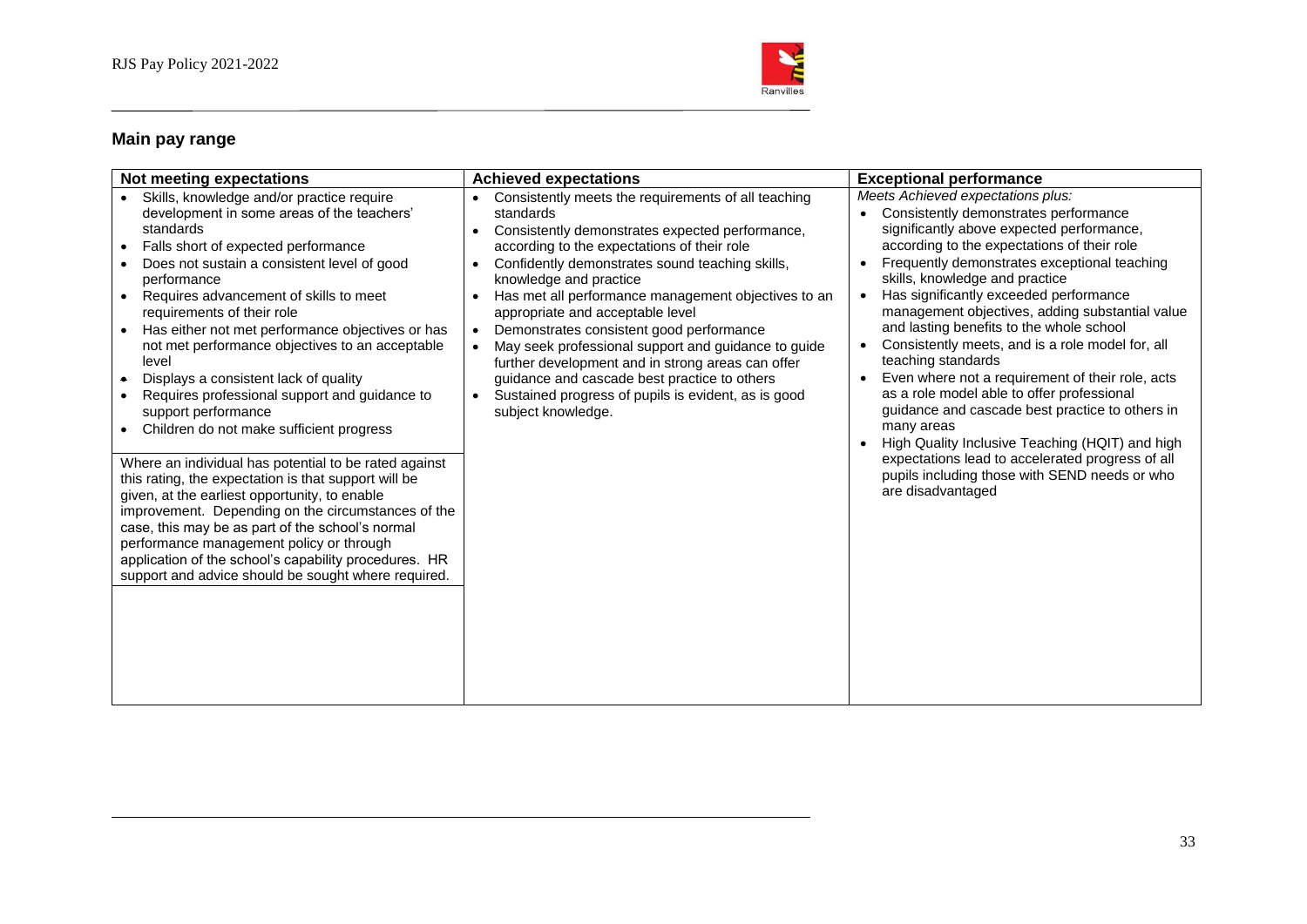

## **Main pay range with TLR**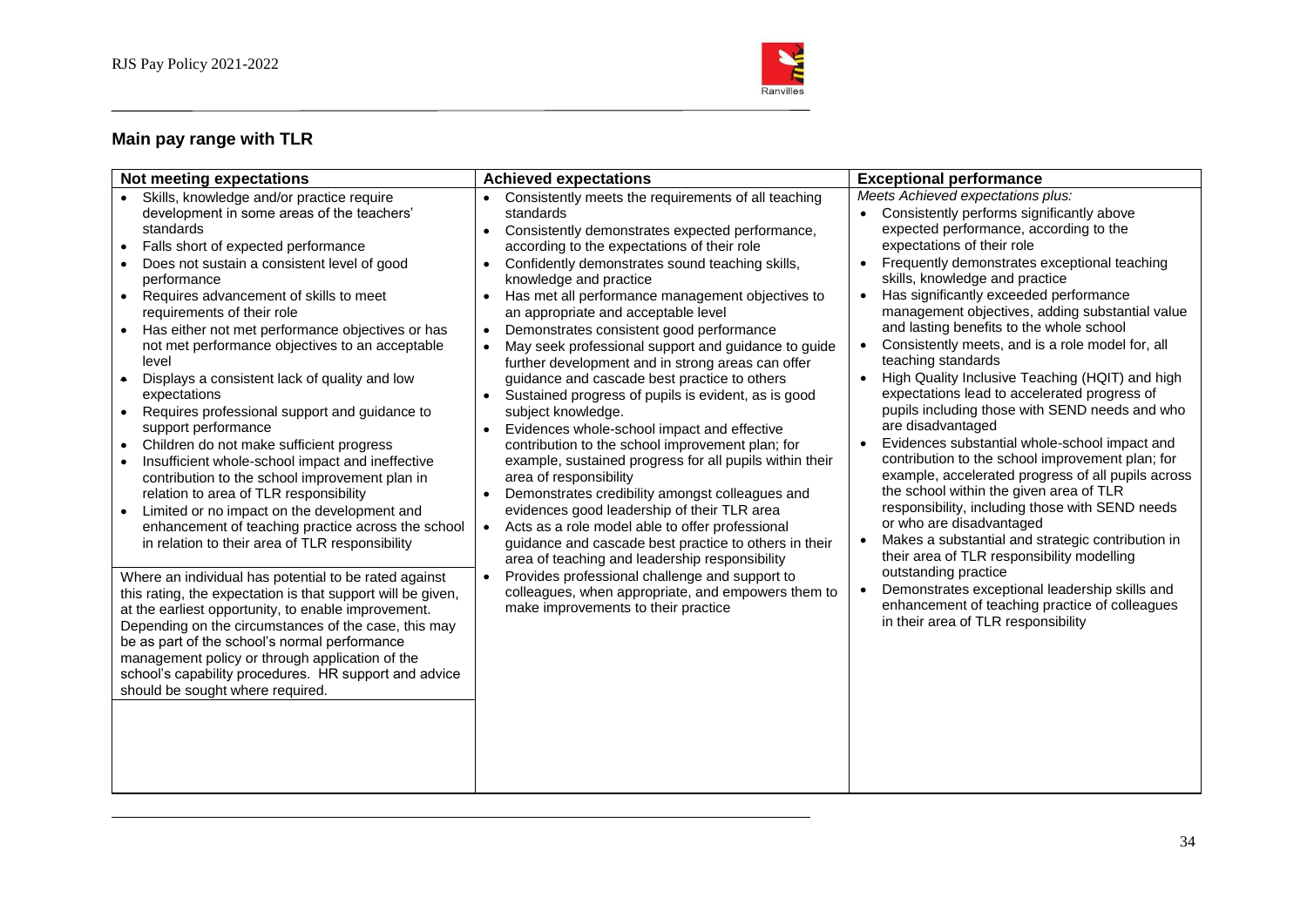

## **Upper pay range**

| Not meeting expectations                                                                                                                                                                                                                                                                                                                                                                                                                                                                                                                                                                                                                                                                                                                                                                                                                                                                                                                                                                                                                                                                                                                                                                                                                                                                                    | <b>Achieved expectations</b>                                                                                                                                                                                                                                                                                                                                                                                                                                                                                                                                                                                                                                                                                                                                                                                                                                                                                                                                                                                                                                                                                                | <b>Exceptional performance</b>                                                                                                                                                                                                                                                                                                                                                                                                                                                                                                                                                       |
|-------------------------------------------------------------------------------------------------------------------------------------------------------------------------------------------------------------------------------------------------------------------------------------------------------------------------------------------------------------------------------------------------------------------------------------------------------------------------------------------------------------------------------------------------------------------------------------------------------------------------------------------------------------------------------------------------------------------------------------------------------------------------------------------------------------------------------------------------------------------------------------------------------------------------------------------------------------------------------------------------------------------------------------------------------------------------------------------------------------------------------------------------------------------------------------------------------------------------------------------------------------------------------------------------------------|-----------------------------------------------------------------------------------------------------------------------------------------------------------------------------------------------------------------------------------------------------------------------------------------------------------------------------------------------------------------------------------------------------------------------------------------------------------------------------------------------------------------------------------------------------------------------------------------------------------------------------------------------------------------------------------------------------------------------------------------------------------------------------------------------------------------------------------------------------------------------------------------------------------------------------------------------------------------------------------------------------------------------------------------------------------------------------------------------------------------------------|--------------------------------------------------------------------------------------------------------------------------------------------------------------------------------------------------------------------------------------------------------------------------------------------------------------------------------------------------------------------------------------------------------------------------------------------------------------------------------------------------------------------------------------------------------------------------------------|
| • Skills, knowledge and/or practice require<br>development in some areas of the teachers'<br>standards<br>Falls short of expected performance, according to<br>$\bullet$<br>their job role<br>Does not sustain a consistent level of good<br>$\bullet$<br>performance<br>Requires advancement of skills to meet<br>$\bullet$<br>requirements of their role<br>Has either not met performance objectives or has<br>not met performance objectives to an acceptable<br>level<br>Does not demonstrate significant or sustained<br>$\bullet$<br>development across the school<br>There is insufficient evidence of how coaching and<br>$\bullet$<br>mentoring has supported improvements to teaching<br>and learning across the school<br>Requires professional support and guidance to<br>$\bullet$<br>support performance<br>Children do not make sufficient progress<br>Where an individual has potential to be rated against<br>this rating, the expectation is that support will be given,<br>at the earliest opportunity, to enable improvement.<br>Depending on the circumstances of the case, this may<br>be as part of the school's normal performance<br>management policy or through application of the<br>school's capability procedures. HR support and advice<br>should be sought where required. | Demonstrates consistent good performance, meeting<br>all teaching standards<br>Consistently demonstrates expected performance,<br>$\bullet$<br>according to the expectations of their role<br>Has met all performance management objectives to<br>$\bullet$<br>an appropriate and acceptable level<br>Demonstrates credibility amongst colleagues<br>$\bullet$<br>Confidently demonstrates sound teaching skills,<br>knowledge and practice, models this to others and<br>coaches/mentors those who require support,<br>cascading best practice and evidencing their impact<br>Provides professional challenge and support to<br>colleagues, when appropriate, and empowers them to<br>make improvements to their practice<br>Undertakes ongoing professional development and<br>guidance through undertaking wider reading and<br>research<br>Evidences whole-school substantial and sustained<br>$\bullet$<br>contribution through sharing of best practice and<br>professional support and challenge to others<br>High Quality Inclusive Teaching (HQIT) and high<br>expectations lead to accelerated progress of pupils | Meets Achieved expectations plus:<br>Consistently performs significantly above<br>expected performance, according to the<br>expectations of their role<br>Demonstrates exceptional teaching skills,<br>knowledge and practice<br>Has significantly exceeded performance<br>management objectives, adding substantial value<br>and lasting benefits to the whole school<br>High Quality Inclusive Teaching (HQIT), high<br>expectations and modelling/coaching lead to<br>accelerated progress of pupils across the school<br>including those with SEND needs or are<br>disadvantaged |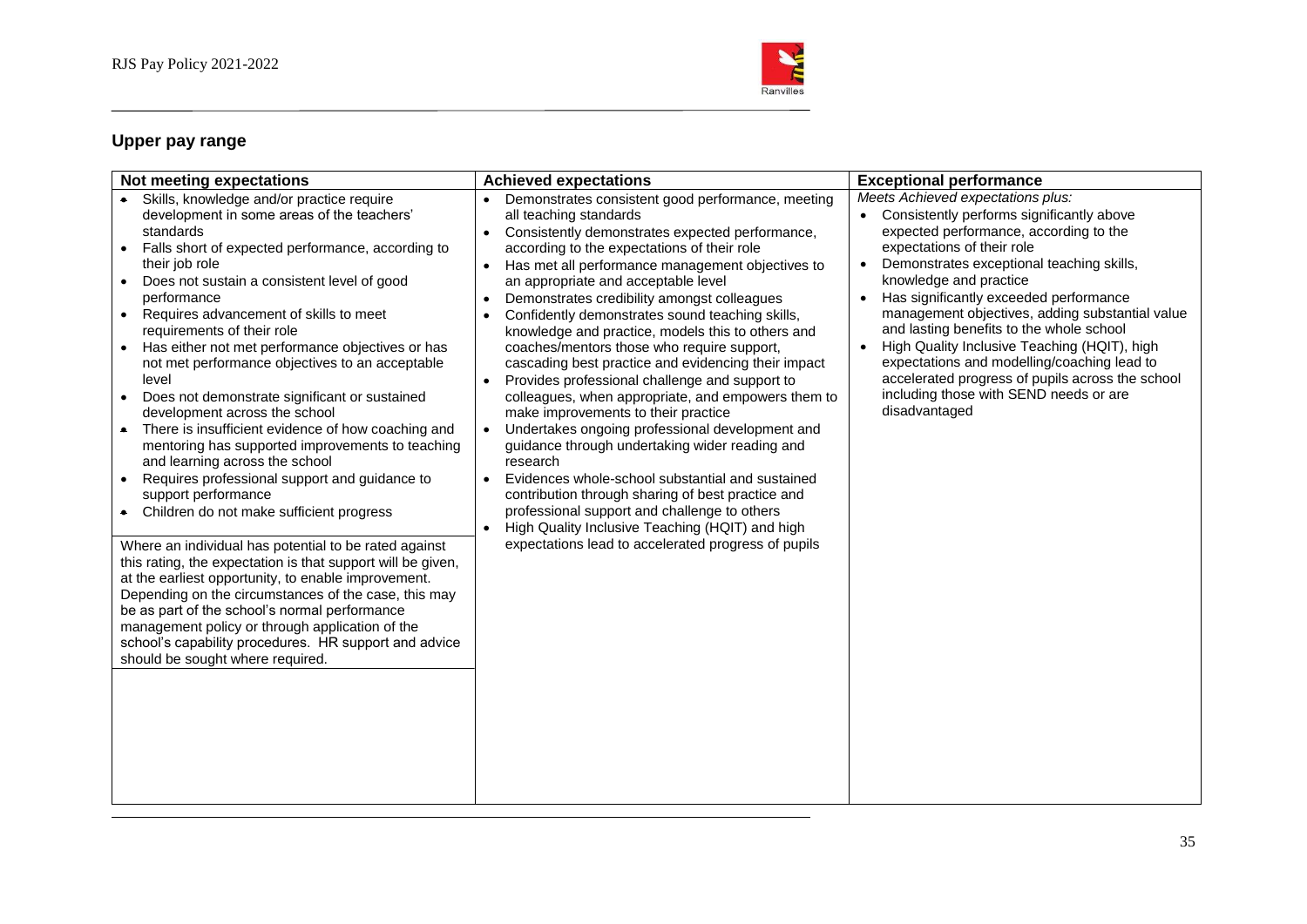

## **Upper pay range with TLR**

| Not meeting expectations                                                                                                                                                                                                                                                                                                                                                                                                                                                                                                                                                                                                                                                                                                                                                                                                                                                                                                                                                                                                                                                                                                                                                                                                                                                                                                                                                                                                                                                                                                                                                                                                                                       | <b>Achieved expectations</b>                                                                                                                                                                                                                                                                                                                                                                                                                                                                                                                                                                                                                                                                                                                                                                                                                                                                                                                                                                                                                                                                                                                                                                                                                                                                                                                                                                                                                                                                                                                                                 | <b>Exceptional performance</b>                                                                                                                                                                                                                                                                                                                                                                                                                                                                                                                                                                                                                                                                                                                                                                                                                                                                                                                                                                                                                                                                                                                                                                                                               |
|----------------------------------------------------------------------------------------------------------------------------------------------------------------------------------------------------------------------------------------------------------------------------------------------------------------------------------------------------------------------------------------------------------------------------------------------------------------------------------------------------------------------------------------------------------------------------------------------------------------------------------------------------------------------------------------------------------------------------------------------------------------------------------------------------------------------------------------------------------------------------------------------------------------------------------------------------------------------------------------------------------------------------------------------------------------------------------------------------------------------------------------------------------------------------------------------------------------------------------------------------------------------------------------------------------------------------------------------------------------------------------------------------------------------------------------------------------------------------------------------------------------------------------------------------------------------------------------------------------------------------------------------------------------|------------------------------------------------------------------------------------------------------------------------------------------------------------------------------------------------------------------------------------------------------------------------------------------------------------------------------------------------------------------------------------------------------------------------------------------------------------------------------------------------------------------------------------------------------------------------------------------------------------------------------------------------------------------------------------------------------------------------------------------------------------------------------------------------------------------------------------------------------------------------------------------------------------------------------------------------------------------------------------------------------------------------------------------------------------------------------------------------------------------------------------------------------------------------------------------------------------------------------------------------------------------------------------------------------------------------------------------------------------------------------------------------------------------------------------------------------------------------------------------------------------------------------------------------------------------------------|----------------------------------------------------------------------------------------------------------------------------------------------------------------------------------------------------------------------------------------------------------------------------------------------------------------------------------------------------------------------------------------------------------------------------------------------------------------------------------------------------------------------------------------------------------------------------------------------------------------------------------------------------------------------------------------------------------------------------------------------------------------------------------------------------------------------------------------------------------------------------------------------------------------------------------------------------------------------------------------------------------------------------------------------------------------------------------------------------------------------------------------------------------------------------------------------------------------------------------------------|
| • Skills, knowledge and/or practice require development<br>in some areas of the teachers' standards<br>Falls short of expected performance, according to their<br>$\bullet$<br>job role<br>Does not sustain a consistent level of good<br>$\bullet$<br>performance<br>Requires advancement of skills to meet requirements of<br>$\bullet$<br>their role<br>Has either not met performance objectives or has not<br>$\bullet$<br>met performance objectives to an acceptable level<br>Does not demonstrate significant or sustained<br>$\bullet$<br>development across the school<br>There is insufficient evidence of how coaching and<br>$\bullet$<br>mentoring has supported improvements to teaching and<br>learning across the school<br>Requires professional support and guidance to support<br>$\bullet$<br>performance<br>Children do not make sufficient progress<br>$\bullet$<br>Insufficient whole-school impact and ineffective<br>$\bullet$<br>contribution to the school improvement plan in relation<br>to area of TLR responsibility<br>Limited or no impact on the development and<br>$\bullet$<br>enhancement of teaching practice across the school in<br>relation to their area of TLR responsibility<br>Where an individual has potential to be rated against this<br>rating, the expectation is that support will be given, at the<br>earliest opportunity, to enable improvement. Depending on<br>the circumstances of the case, this may be as part of the<br>school's normal performance management policy or<br>through application of the school's capability procedures.<br>HR support and advice should be sought where required. | Demonstrates consistent good performance,<br>$\bullet$<br>meeting all teaching standards<br>Consistently demonstrates expected performance,<br>$\bullet$<br>according to the expectations of their role<br>Has met all performance management objectives<br>to an appropriate and acceptable level<br>Demonstrates credibility amongst colleagues<br>Confidently demonstrates sound teaching skills,<br>knowledge and practice, models this to others and<br>coaches/mentors those who require support,<br>cascading best practice and evidencing their<br>impact<br>Provides professional challenge and support to<br>$\bullet$<br>colleagues, when appropriate, and empowers<br>them to make improvements to their practice<br>Undertakes ongoing professional development<br>$\bullet$<br>and guidance through undertaking wider reading<br>and research<br>Evidences whole-school substantial and sustained<br>contribution through sharing of best practice and<br>professional support and challenge to others<br>High Quality Inclusive Teaching (HQIT) and high<br>expectations lead to accelerated progress of<br>pupils<br>Evidences whole-school impact and effective<br>$\bullet$<br>contribution to the school improvement plan; for<br>example, sustained progress for all pupils within<br>their area of TLR responsibility<br>Evidences good leadership of their area of TLR<br>responsibility<br>Acts as a role model able to offer professional<br>guidance and cascade best practice to others in<br>their area of teaching and leadership responsibility | Meets Achieved expectations plus:<br>Consistently performs significantly above<br>$\bullet$<br>expected performance, according to the<br>expectations of their role<br>Demonstrates exceptional teaching skills,<br>$\bullet$<br>knowledge and practice<br>Has significantly exceeded performance<br>$\bullet$<br>management objectives, adding substantial value<br>and lasting benefits to the whole school<br>High Quality Inclusive Teaching (HQIT), high<br>$\bullet$<br>expectations and modelling/coaching lead to<br>accelerated progress of pupils across the school<br>including those with SEND needs and who are<br>disadvantaged<br>Makes a substantial and strategic contribution in<br>$\bullet$<br>their area of TLR responsibility modelling<br>outstanding practice<br>Demonstrates exceptional leadership skills and<br>$\bullet$<br>enhancement of teaching practice of colleagues<br>in their area of TLR responsibility<br>Evidences substantial whole-school impact and<br>$\bullet$<br>contribution to the school improvement plan; for<br>example, accelerated progress of pupils across<br>the school including those with SEND needs and<br>who are disadvantaged, within the given area of<br>TLR responsibility |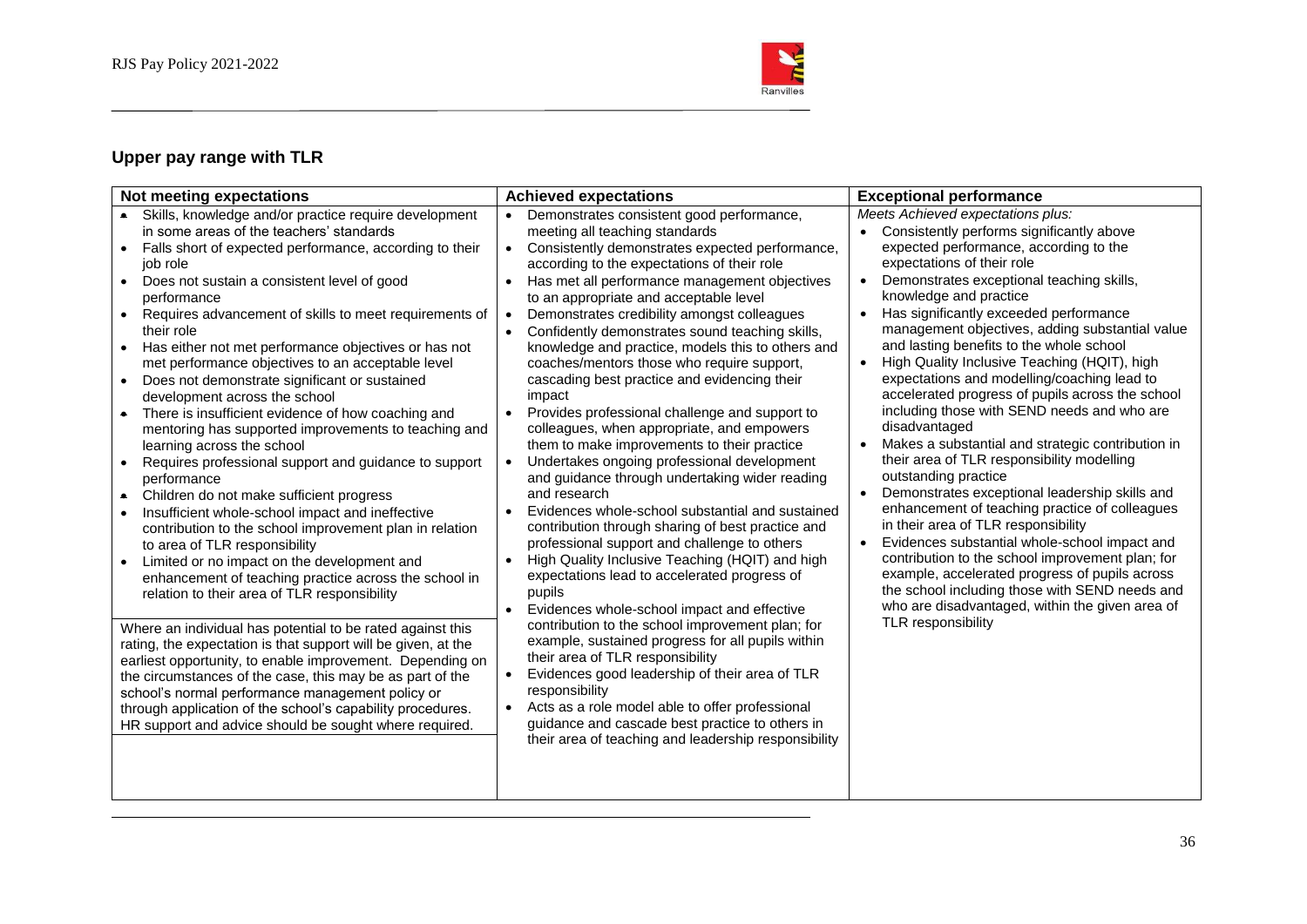

## **Assistant headteacher/deputy headteacher**